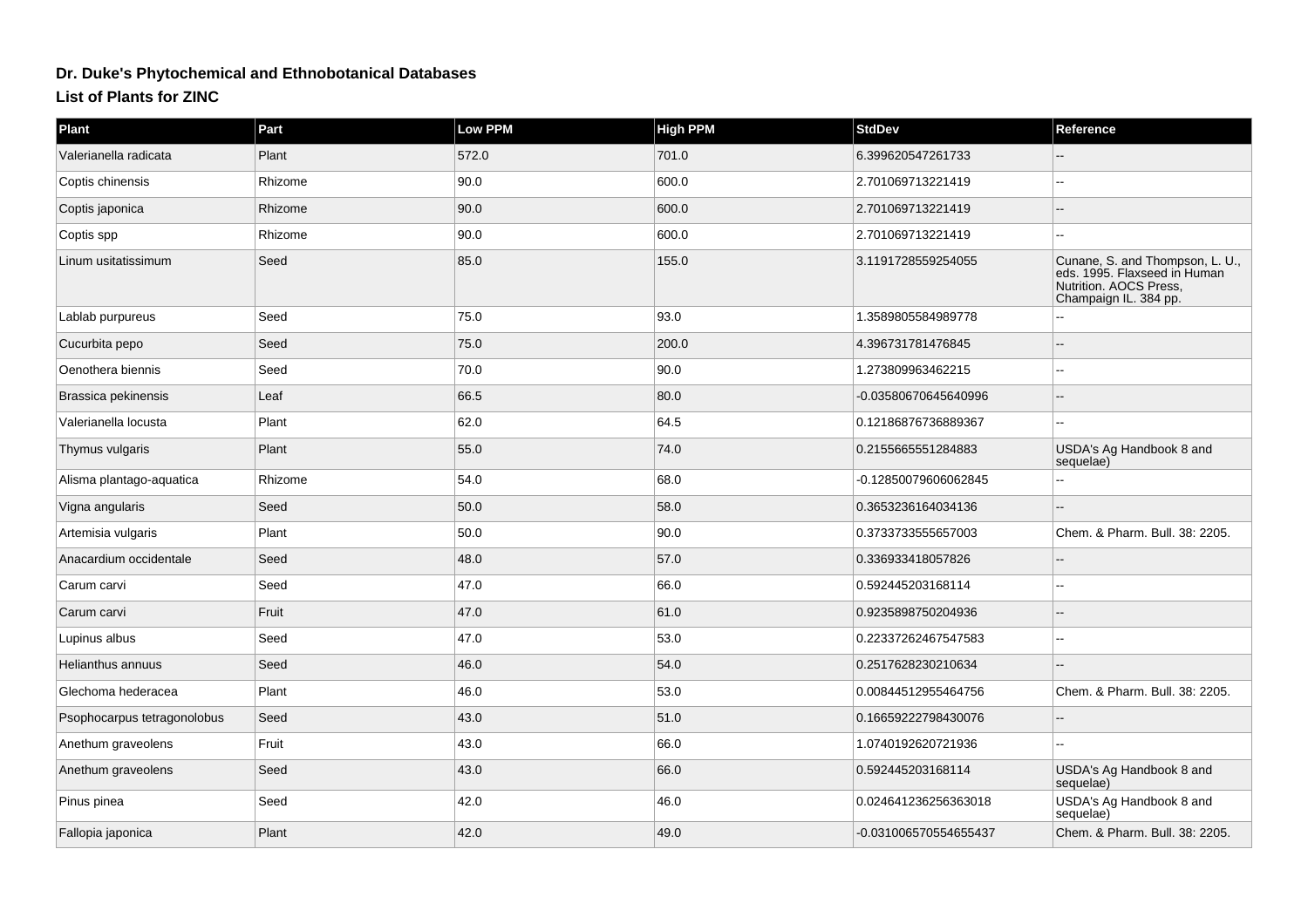| Plant                     | Part    | <b>Low PPM</b> | High PPM | <b>StdDev</b>         | Reference                             |
|---------------------------|---------|----------------|----------|-----------------------|---------------------------------------|
| Bertholletia excelsa      | Seed    | 41.0           | 53.0     | 0.22337262467547583   |                                       |
| Cuminum cyminum           | Fruit   | 41.0           | 58.0     | 0.8333322427894736    | $\overline{\phantom{a}}$              |
| Cuminum cyminum           | Seed    | 41.0           | 58.0     | 0.3653236164034136    | $\sim$                                |
| Pinus edulis              | Seed    | 40.0           | 50.0     | 0.1382020296387132    |                                       |
| Origanum vulgare          | Plant   | 39.0           | 49.0     | -0.031006570554655437 | USDA's Ag Handbook 8 and<br>sequelae) |
| Asiasarum heterotropoides | Root    | 38.0           | 59.0     | 1.5251178792333129    |                                       |
| Asiasarum sieboldii       | Root    | 38.0           | 59.0     | 1.5251178792333129    | $\sim$ $\sim$                         |
| Lens culinaris            | Seed    | 37.0           | 42.0     | -0.08891955712598718  | USDA's Ag Handbook 8 and<br>sequelae) |
| Physalis ixocarpa         | Fruit   | 35.0           | 71.0     | 1.2244486491238937    | $\overline{a}$                        |
| Secale cereale            | Seed    | 35.0           | 45.0     | -0.00374896208922453  | USDA's Ag Handbook 8 and<br>sequelae) |
| Vigna unguiculata         | Seed    | 35.0           | 38.0     | -0.20248035050833735  | USDA's Ag Handbook 8 and<br>sequelae) |
| Polystichum polyblepharum | Plant   | 34.0           | 60.0     | 0.0774856047459278    |                                       |
| Coriandrum sativum        | Fruit   | 34.0           | 52.0     | 0.6528169783274335    |                                       |
| Cicer arietinum           | Seed    | 33.0           | 50.0     | 0.1382020296387132    | USDA's Ag Handbook 8 and<br>sequelae) |
| Origanum majorana         | Plant   | 32.0           | 43.0     | -0.09018412071860993  | $\overline{a}$                        |
| Boehmeria nivea           | Plant   | 32.0           | 43.0     | -0.09018412071860993  |                                       |
| Arachis hypogaea          | Seed    | 31.0           | 35.0     | -0.2876509455451      | $\sim$                                |
| Rosmarinus officinalis    | Plant   | 30.0           | 38.0     | -0.13949874585523866  | USDA's Ag Handbook 8 and<br>sequelae) |
| Sinapis alba              | Seed    | 27.0           | 61.0     | 0.4504942114401762    | $\overline{a}$                        |
| Juglans cinerea           | Seed    | 26.0           | 37.0     | -0.2308705488539249   |                                       |
| Atractylodes ovata        | Rhizome | 26.0           | 32.0     | -0.3199754921774587   | $\sim$                                |
| Vigna radiata             | Seed    | 26.0           | 31.0     | -0.40121173892745016  | USDA's Ag Handbook 8 and<br>sequelae) |
| Prunus dulcis             | Seed    | 26.0           | 37.0     | -0.2308705488539249   |                                       |
| Phaseolus acutifolius     | Seed    | 25.0           | 34.0     | -0.31604114389068755  | $\sim$                                |
| Cajanus cajan             | Seed    | 25.0           | 34.0     | -0.31604114389068755  | $\overline{a}$                        |
| Juglans regia             | Seed    | 25.0           | 30.0     | -0.42960193727303775  | USDA's Ag Handbook 8 and<br>sequelae) |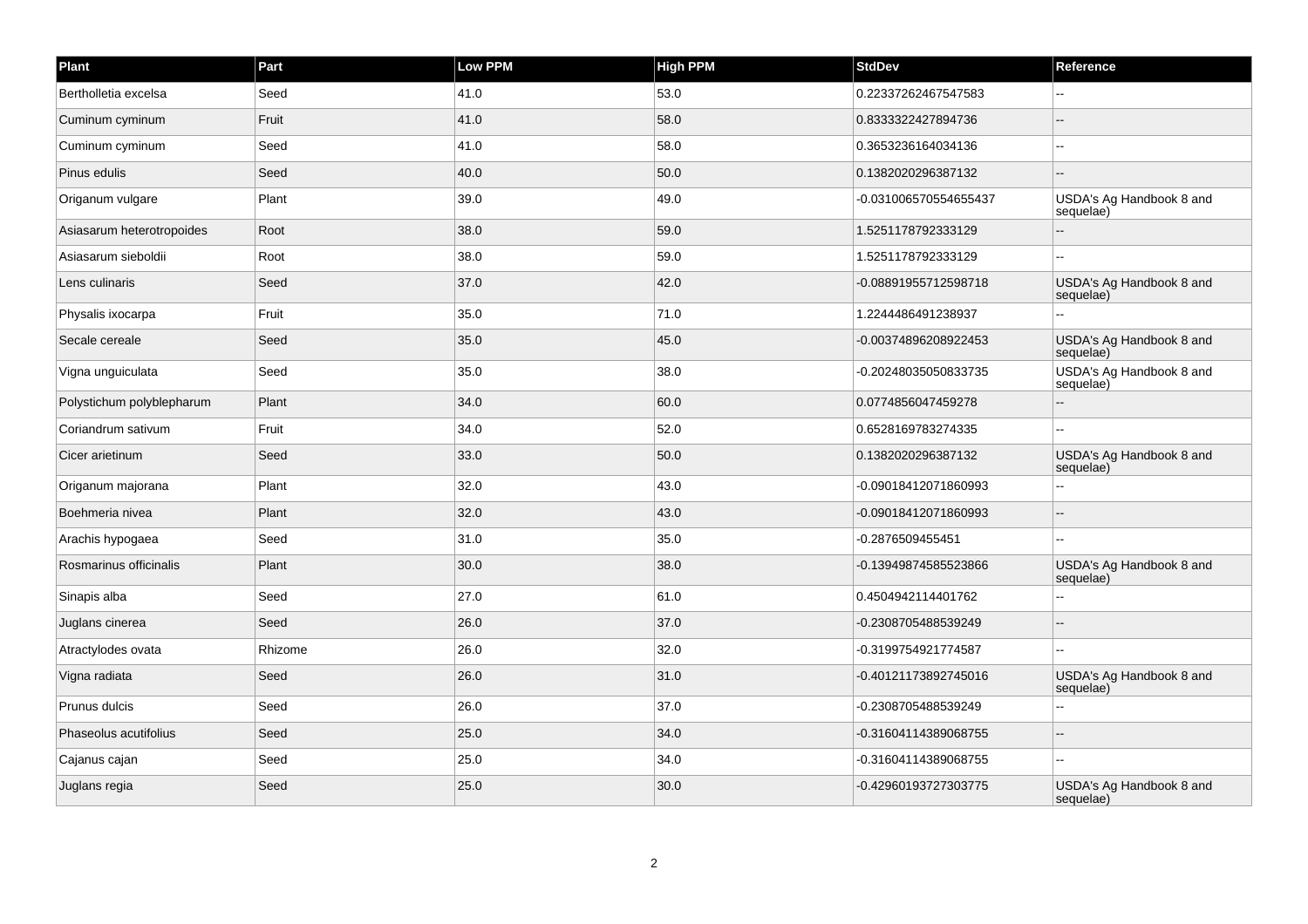| Plant                       | Part    | Low PPM | <b>High PPM</b> | <b>StdDev</b>         | Reference                                                                                                                           |
|-----------------------------|---------|---------|-----------------|-----------------------|-------------------------------------------------------------------------------------------------------------------------------------|
| Sesamum indicum             | Seed    | 24.0    | 102.0           | 1.6144923436092655    |                                                                                                                                     |
| Papaver somniferum          | Seed    | 24.0    | 130.0           | 2.4094178972857168    |                                                                                                                                     |
| Peucedanum decursivum       | Plant   | 23.0    | 42.0            | -0.10004704574593568  |                                                                                                                                     |
| Elettaria cardamomum        | Fruit   | 23.0    | 28.0            | -0.06924407952072656  |                                                                                                                                     |
| Glycine max                 | Seed    | 22.0    | 90.0            | 1.273809963462215     |                                                                                                                                     |
| Pueraria pseudohirsuta      | Root    | 21.0    | 30.0            | 0.2549847086970894    |                                                                                                                                     |
| Taraxacum officinale        | Leaf    | 21.0    | 230.0           | 0.8847458901948265    |                                                                                                                                     |
| Petasites japonicus         | Plant   | 21.0    | 60.0            | 0.0774856047459278    | Chem. & Pharm. Bull. 38: 2205.                                                                                                      |
| Corylus avellana            | Seed    | 20.0    | 39.0            | -0.1740901521627498   |                                                                                                                                     |
| Hordeum vulgare             | Seed    | 20.0    | 30.0            | -0.42960193727303775  | ANON. 1948-1976. The Wealth of<br>India raw materials. Publications<br>and Information Directorate, CSIR,<br>New Delhi. 11 volumes. |
| Erythroxylum novogranatense | Leaf    | 19.0    | 22.0            | -0.391753710494888    |                                                                                                                                     |
| Vigna aconitifolia          | Seed    | 19.0    | 21.0            | -0.6851137223833258   |                                                                                                                                     |
| Anemarrhena asphodeloides   | Rhizome | 19.0    | 27.0            | -0.3465691999714629   |                                                                                                                                     |
| Phaseolus vulgaris          | Seed    | 19.0    | 50.0            | 0.1382020296387132    |                                                                                                                                     |
| Erythroxylum coca           | Leaf    | 18.0    | 29.0            | -0.3487945893178303   |                                                                                                                                     |
| Solanum melongena           | Fruit   | 18.0    | 25.6            | -0.14145018530554254  |                                                                                                                                     |
| Phyllanthus emblica         | Fruit   | 18.0    | 89.0            | 1.7659944425100138    |                                                                                                                                     |
| Scutellaria baicalensis     | Root    | 17.0    | 18.0            | -0.27058763773169275  |                                                                                                                                     |
| Macadamia spp               | Seed    | 17.0    | 18.0            | -0.7702843174200885   | USDA's Ag Handbook 8 and<br>sequelae)                                                                                               |
| Erythroxylum novogranatense | Leaf    | 16.0    | 33.0            | -0.32424652007379734  |                                                                                                                                     |
| Achyranthes bidentata       | Root    | 16.0    | 51.0            | 1.1747363149474581    |                                                                                                                                     |
| <b>Helianthus tuberosus</b> | Tuber   | 16.0    | 64.0            | 1.8672816597577366    | Bonness, M. S., Promising new<br>drugs from plants: poisons that<br>heal, Herbarist, #56, 1990, 59-68                               |
| Paeonia lactiflora          | Root    | 15.0    | 24.0            | -0.007801464517301675 |                                                                                                                                     |
| Alocasia macrorrhiza        | Root    | 15.0    | 51.0            | 1.1747363149474581    |                                                                                                                                     |
| Pinellia ternata            | Tuber   | 14.0    | 18.0            | -0.5534310602663841   |                                                                                                                                     |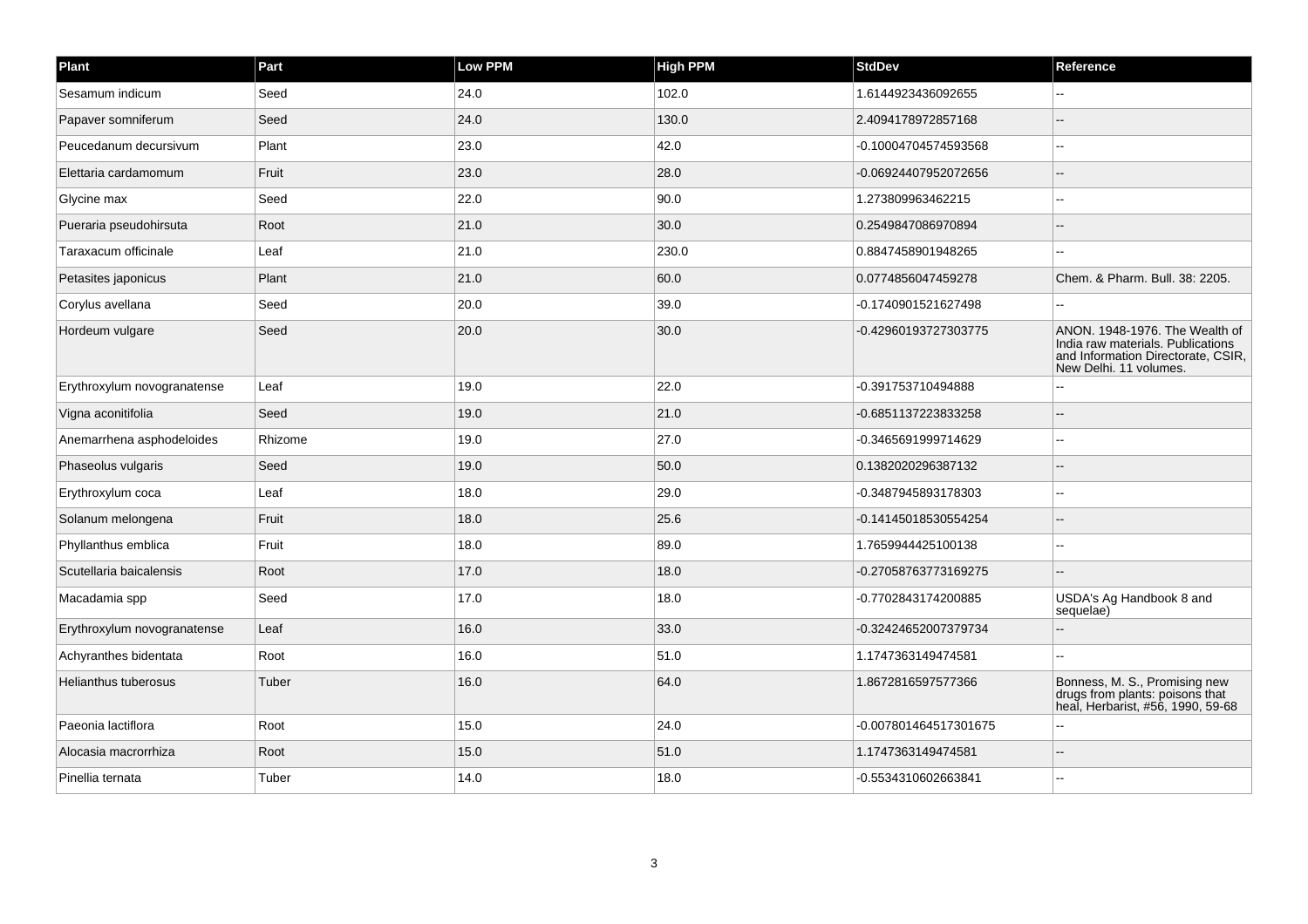| Plant                             | Part                   | Low PPM | <b>High PPM</b> | <b>StdDev</b>         | Reference                                                                                                                                   |
|-----------------------------------|------------------------|---------|-----------------|-----------------------|---------------------------------------------------------------------------------------------------------------------------------------------|
| Lens culinaris                    | <b>Sprout Seedling</b> | 14.0    | 54.0            | 0.8998425413316947    | USDA's Ag Handbook 8 and<br>sequelae)                                                                                                       |
| Phytelephas aequatorialis         | Mesocarp               | 13.0    | 37.0            |                       | KOZIOL & PEDERSEN. 1993.<br><b>PHYTELEPHAS</b><br>AEQUATORIALIS (ARECACEAE)<br>IN HUMAN AND ANIMAL<br>NUTRITION. ECON. BOT. 47:401-<br>307. |
| Myristica fragrans                | Seed                   | 13.0    | 20.0            | -0.7135039207289134   |                                                                                                                                             |
| Platycodon grandiflorum           | Root                   | 13.0    | 18.0            | -0.27058763773169275  |                                                                                                                                             |
| Abelmoschus manihot               | Leaf                   | 12.5    | 108.0           | 0.136029778251821     |                                                                                                                                             |
| Ipomoea aquatica                  | Leaf                   | 12.3    | 92.0            | 0.037837501275688946  |                                                                                                                                             |
| Liquidambar styraciflua           | Leaf                   | 12.0    | 98.0            | 0.07465960514173857   |                                                                                                                                             |
| Asparagus officinalis             | Shoot                  | 12.0    | 124.0           | -0.49520977085345347  |                                                                                                                                             |
| Triticum aestivum                 | Seed                   | 12.0    | 19.0            | -0.741894119074501    |                                                                                                                                             |
| Cinnamomum verum                  | Bark                   | 11.4    | 20.0            | 0.6897954075604908    |                                                                                                                                             |
| Piper nigrum                      | Fruit                  | 11.2    | 35.7            | 0.16241717653889182   |                                                                                                                                             |
| Glycyrrhiza uralensis             | Root                   | 11.0    | 13.0            | -0.489576115410352    | $\overline{a}$                                                                                                                              |
| Mentha spicata                    | Leaf                   | 11.0    | 75.0            | -0.06649179301145117  | USDA's Ag Handbook 8 and<br>sequelae)                                                                                                       |
| Anethum graveolens                | Plant                  | 11.0    | 150.0           | 0.9651488572052452    |                                                                                                                                             |
| Aloe vera                         | Leaf                   | 11.0    | 770.0           | 4.198735238139277     |                                                                                                                                             |
| Pisum sativum                     | Seed                   | 11.0    | 60.0            | 0.42210401309458867   |                                                                                                                                             |
| Pimenta dioica                    | Fruit                  | 11.0    | 20.0            | -0.30993109880344666  |                                                                                                                                             |
| Brassica oleracea var. viridis I. | Leaf                   | 10.0    | 157.0           | 0.43674362649122483   |                                                                                                                                             |
| Panax quinquefolius               | Plant                  | 10.0    | 114.0           | 0.6100835562215182    |                                                                                                                                             |
| Sophora angustifolia              | Root                   | 10.0    | 24.0            | -0.007801464517301675 | ۵.                                                                                                                                          |
| Cyrtosperma chamissonis           | Root                   | 10.0    | 50.0            | 1.1309386194117264    |                                                                                                                                             |
| Artemisia herba-alba              | Plant                  | 10.0    | 21.0            | -0.30716847131977654  |                                                                                                                                             |
| Syzygium aromaticum               | Fruit                  | 10.0    | 30.0            | -0.009072324700046541 |                                                                                                                                             |
| Paeonia moutan                    | Root Bark              | 10.0    | 15.0            | -0.8207826816681236   |                                                                                                                                             |
| Castanea dentata                  | Seed                   | 10.0    | 24.0            | -0.5999431273465632   |                                                                                                                                             |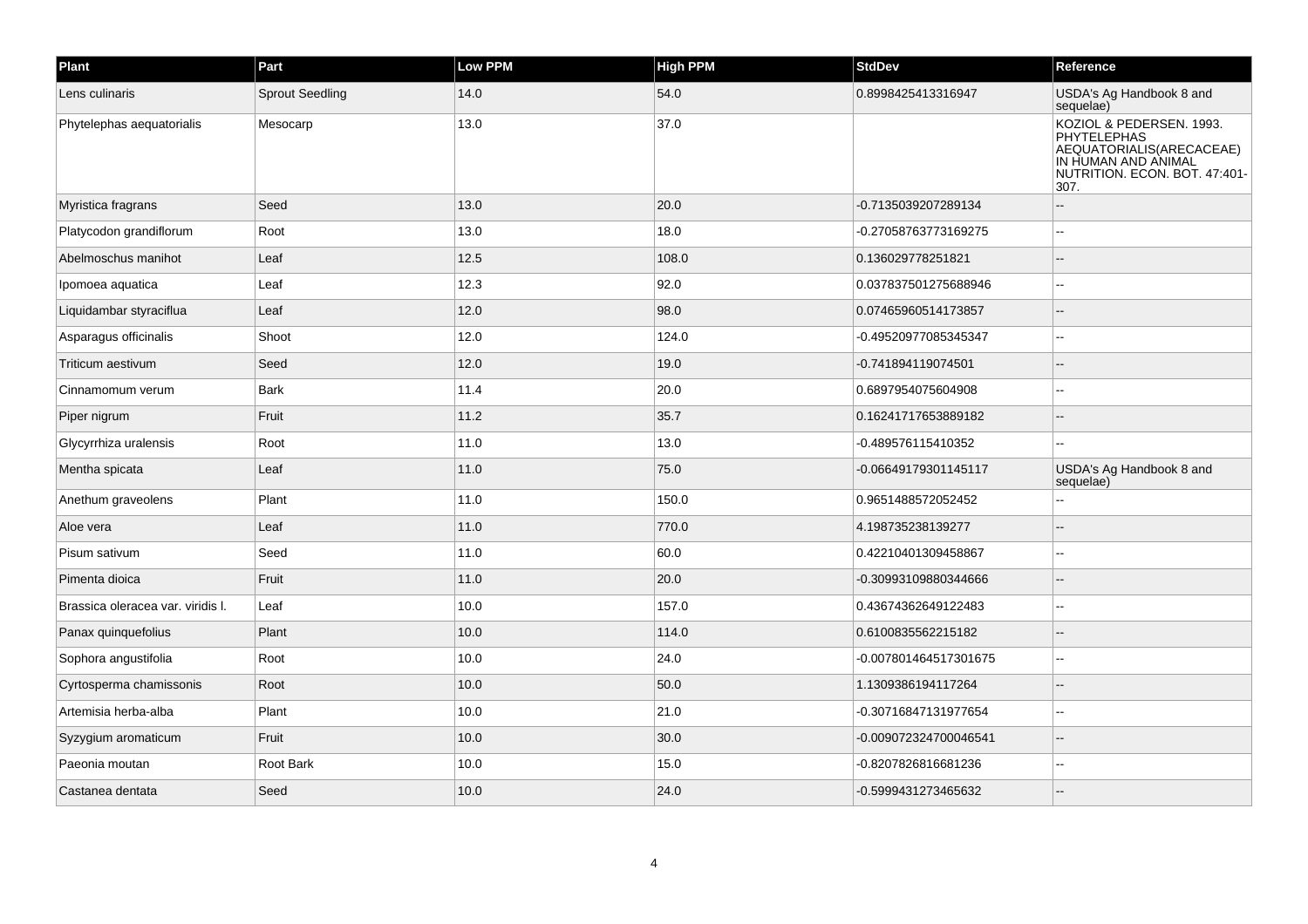| Plant                            | Part        | <b>Low PPM</b> | <b>High PPM</b> | <b>StdDev</b>        | Reference                                                                                                                           |
|----------------------------------|-------------|----------------|-----------------|----------------------|-------------------------------------------------------------------------------------------------------------------------------------|
| Amorphophallus campanulatus      | Root        | 10.0           | 50.0            | 1.1309386194117264   |                                                                                                                                     |
| Paeonia suffruticosa             | Root Bark   | 10.0           | 15.0            | -0.8207826816681236  | $\sim$ $\sim$                                                                                                                       |
| Senna obtusifolia                | Seed        | 10.0           | 76.0            | 0.8763471866239895   |                                                                                                                                     |
| Syzygium aromaticum              | Flower      | 10.0           | 30.0            | -0.18495922224483477 |                                                                                                                                     |
| Gardenia jasminoides             | Fruit       | 10.0           | 17.0            | -0.40018873103446667 | $\sim$ $\sim$                                                                                                                       |
| Vigna unguiculata                | Seed        | 10.0           | 144.0           | 2.8068806741239425   |                                                                                                                                     |
| Brassica oleracea var. gemmifera | Leaf        | 10.0           | 157.0           | 0.43674362649122483  | USDA's Ag Handbook 8 and<br>sequelae)                                                                                               |
| Sassafras albidum                | Leaf        | 10.0           | 136.0           | 0.30786626296005176  | ä.                                                                                                                                  |
| Cocos nucifera                   | Seed        | 9.0            | 25.0            | -0.5715529290009757  |                                                                                                                                     |
| Anthriscus cerefolium            | Leaf        | 9.0            | 10.0            | -0.4653979182269869  | $\sim$                                                                                                                              |
| Diospyros virginiana             | Stem        | 9.0            | 162.0           | 0.6780864911725766   | L.                                                                                                                                  |
| Asimina triloba                  | Fruit       | 9.0            | 38.0            | 0.23161469458267334  | $\sim$                                                                                                                              |
| Morus alba                       | Root Bark   | 9.0            | 14.0            | -1.12857618729367    |                                                                                                                                     |
| Amaranthus sp.                   | Leaf        | 9.0            | 108.0           | 0.136029778251821    | l --                                                                                                                                |
| Rosmarinus officinalis           | Leaf        | 9.0            | 38.0            | -0.29356143351875613 | USDA's Ag Handbook 8 and<br>sequelae)                                                                                               |
| Rheum palmatum                   | Rhizome     | 9.0            | 10.0            | -0.4369878064710772  | $\sim$                                                                                                                              |
| Castanea mollisima               | Seed        | 8.0            | 17.0            | -0.798674515765676   |                                                                                                                                     |
| Cichorium endivia                | Leaf        | 8.0            | 146.0           | 0.3692364360701342   | $\overline{\phantom{a}}$                                                                                                            |
| Cucurbita maxima                 | Leaf        | 7.6            | 54.0            | -0.19536915654262424 | $\overline{a}$                                                                                                                      |
| Foeniculum vulgare               | Fruit       | 7.1            | 33.0            | 0.08118530753097328  |                                                                                                                                     |
| Juniperus virginiana             | Shoot       | 7.0            | 317.0           | 0.060923562831513706 | Ξ.                                                                                                                                  |
| Rhus copallina                   | <b>Stem</b> | 7.0            | 128.0           | 0.17301691398475513  | $\sim$                                                                                                                              |
| Carya ovata                      | Shoot       | 7.0            | 342.0           | 0.1329615594228307   | $\sim$                                                                                                                              |
| Phytelephas aequatorialis        | Flower      | 7.0            | 24.0            | -0.4756094286295744  | KOZIOL & PEDERSEN. 1993.<br>PHYTELEPHAS<br>AEQUATORIALIS(ARECACEAE)<br>IN HUMAN AND ANIMAL<br>NUTRITION. ECON. BOT. 47:401-<br>307. |
| Ophiopogon japonicus             | Tuber       | 7.0            | 16.0            | -0.6586794393978675  |                                                                                                                                     |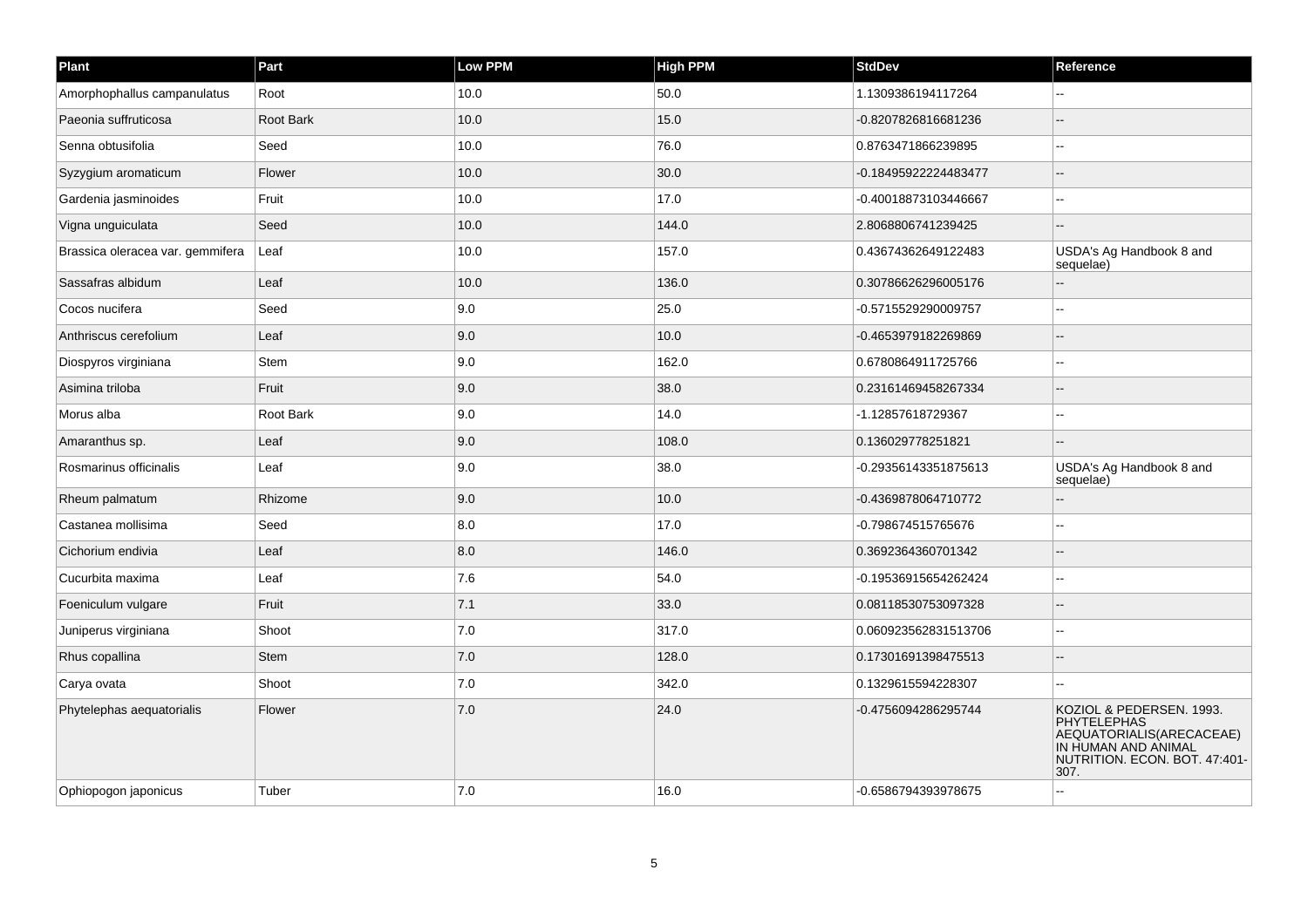| Plant                               | Part        | Low PPM | <b>High PPM</b> | <b>StdDev</b>        | Reference                             |
|-------------------------------------|-------------|---------|-----------------|----------------------|---------------------------------------|
| Asparagus lucidus                   | Root        | 7.0     | 8.0             | -0.7085645930890114  |                                       |
| Phaseolus lunatus                   | Seed        | 7.0     | 100.0           | 1.5577119469180905   | ۵.                                    |
| Albizia julibrissin                 | <b>Bark</b> | 7.0     | 8.0             | -0.4644439198315651  |                                       |
| Lagenaria siceraria                 | Fruit       | 7.0     | 157.0           | 3.8118341064131345   |                                       |
| Nyssa sylvatica                     | <b>Stem</b> | 6.0     | 132.0           | 0.2324368642421459   |                                       |
| Abelmoschus esculentus              | Fruit       | 6.0     | 60.0            | 0.8935039976101535   | USDA's Ag Handbook 8 and<br>sequelae) |
| Brassica juncea                     | Leaf        | 6.0     | 65.0            | -0.12786196612153358 |                                       |
| Pinus echinata                      | Shoot       | 6.0     | 88.0            | -0.59894448594495    |                                       |
| Rubus chamaemorus                   | Fruit       | 5.3     | 40.0            | 0.29178644940335335  |                                       |
| Xanthosoma sagittifolium            | Root        | 5.0     | 19.0            | -0.2267899421959609  |                                       |
| Rhus copallina                      | Leaf        | 5.0     | 96.0            | 0.062385570519722086 |                                       |
| Ocimum basilicum                    | Leaf        | 5.0     | 6.0             | -0.48994598747101986 | USDA's Ag Handbook 8 and<br>sequelae) |
| Diospyros virginiana                | Leaf        | 5.0     | 25.0            | -0.37334265856186327 |                                       |
| Colocasia esculenta                 | Root        | 5.0     | 66.0            | 1.8317017479834359   |                                       |
| Pastinaca sativa                    | Root        | 5.0     | 70.0            | 2.0068925301263634   |                                       |
| Quercus velutina                    | Stem        | 5.0     | 93.0            | -0.346907650767414   |                                       |
| Brassica oleracea var. italica      | Leaf        | 4.0     | 118.0           | 0.19739995136190341  |                                       |
| Cinnamomum aromaticum               | <b>Bark</b> | 4.0     | 10.0            | -0.27207069859955574 | $\sim$                                |
| Persea americana                    | Fruit       | 4.0     | 16.0            | -0.4302746084448067  |                                       |
| Artocarpus heterophyllus            | Fruit       | 4.0     | 16.0            | -0.4302746084448067  |                                       |
| Chamissoa altissima                 | Leaf        | 4.0     | 36.0            | -0.3058354681407726  | Tramil                                |
| Brassica oleracea var. sabellica I. | Leaf        | 4.0     | 28.0            | -0.35493160662883855 |                                       |
| Zea mays                            | Seed        | 4.0     | 20.0            | -0.7135039207289134  |                                       |
| Manihot esculenta                   | Root        | 4.0     | 19.0            | -0.2267899421959609  |                                       |
| Sassafras albidum                   | <b>Stem</b> | 4.0     | 111.0           | -0.07951787460915558 |                                       |
| Carya glabra                        | Shoot       | 4.0     | 1100.0          | 2.317153616071562    |                                       |
| Quercus rubra                       | <b>Stem</b> | 4.0     | 138.0           | 0.32156678962823204  |                                       |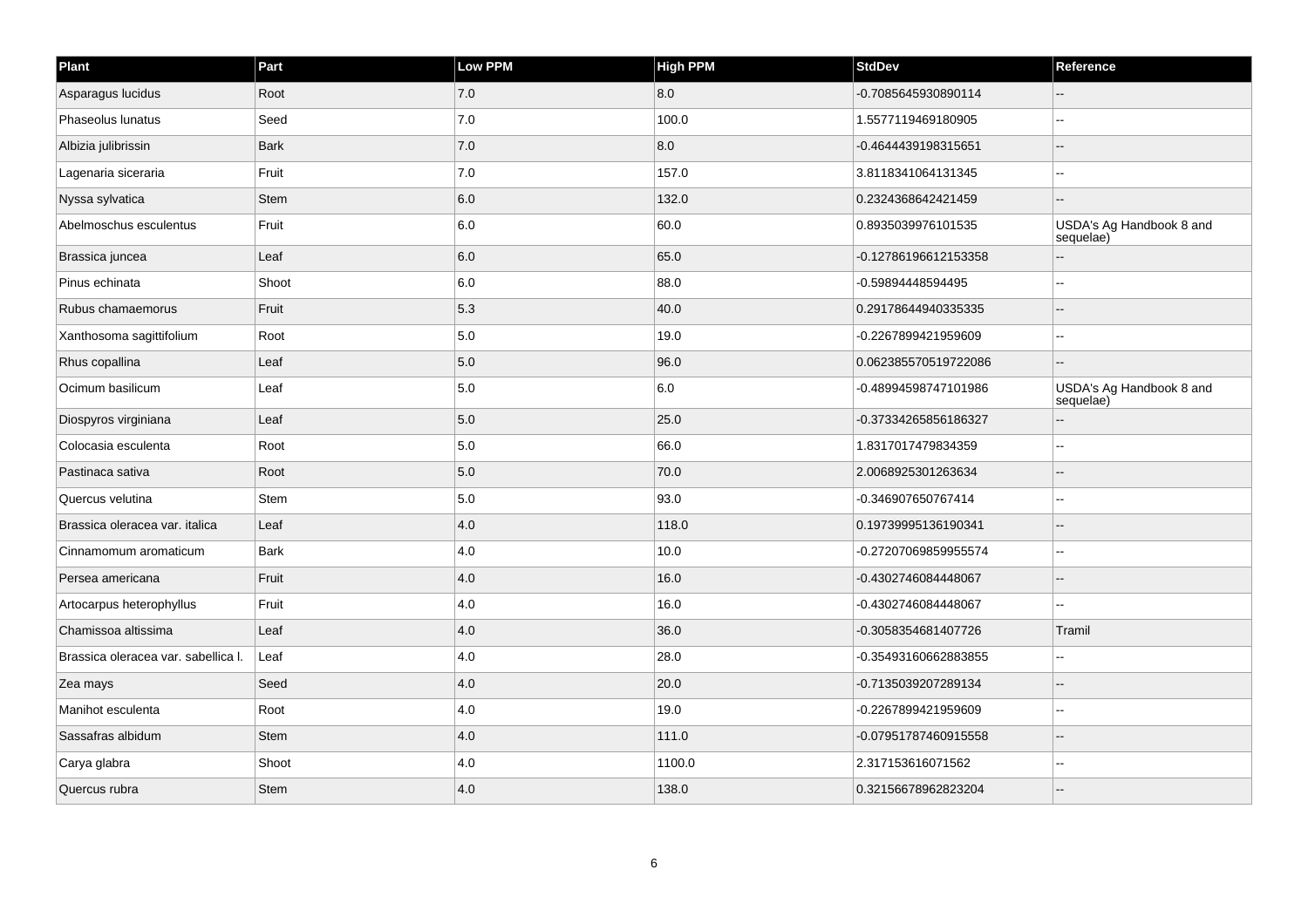| Plant                              | Part                   | <b>Low PPM</b> | <b>High PPM</b> | <b>StdDev</b>        | Reference                                                                                                         |
|------------------------------------|------------------------|----------------|-----------------|----------------------|-------------------------------------------------------------------------------------------------------------------|
| Brassica oleracea var. botrytis I. | Leaf                   | 4.0            | 118.0           | 0.19739995136190341  |                                                                                                                   |
| Quercus stellata                   | <b>Stem</b>            | 4.0            | 52.0            | -0.9559621409056692  | $\sim$ $\sim$                                                                                                     |
| Spinacia oleracea                  | Plant                  | 4.0            | 185.0           | 1.3103512331616465   | $\sim$                                                                                                            |
| Cynara cardunculus                 | Flower                 | 4.0            | 36.0            | 0.1056909841399049   | USDA's Ag Handbook 8 and<br>sequelae)                                                                             |
| Liquidambar styraciflua            | Stem                   | 4.0            | 240.0           | 1.8367755211916963   |                                                                                                                   |
| Castanea sativa                    | Seed                   | 4.0            | 10.0            | -0.9974059041847889  | $\sim$                                                                                                            |
| Rubus idaeus                       | Fruit                  | 4.0            | 37.0            | 0.2015288171723333   | Revised USDA data received<br>1993.                                                                               |
| Vigna radiata                      | <b>Sprout Seedling</b> | 3.5            | 48.0            | 0.4949133977324324   | USDA's Ag Handbook 8 and<br>sequelae)                                                                             |
| Genipa americana                   | Fruit                  | 3.0            | 14.0            | -0.49044636326548674 |                                                                                                                   |
| Rhus glabra                        | <b>Stem</b>            | 3.0            | 208.0           | 1.3614159191325703   | ٠.                                                                                                                |
| Portulaca oleracea                 | Shoot                  | 3.0            | 60.0            | -0.679627042127225   | Laferriere, J.E., 1988, Nutricomp<br>Program, Nutricomp Database,<br>reviewed in J. Ethnobiology<br>$9(1):27-29.$ |
| Ginkgo biloba                      | Seed                   | 3.0            | 8.0             | -1.054186300875964   | USDA's Ag Handbook 8 and<br>sequelae)                                                                             |
| Pistacia vera                      | Seed                   | 3.0            | 30.0            | -0.42960193727303775 | $\overline{a}$                                                                                                    |
| Phoenix dactylifera                | Fruit                  | 3.0            | 4.0             | -0.7913051373688869  | USDA's Ag Handbook 8 and<br>sequelae)                                                                             |
| Capsicum frutescens                | Fruit                  | 3.0            | 24.0            | -0.1895875891620866  | USDA's Ag Handbook 8 and<br>sequelae)                                                                             |
| Prunus serotina                    | Leaf                   | 3.0            | 192.0           | 0.6515392323765133   |                                                                                                                   |
| Elaeagnus umbellatus               | Fruit                  | 3.0            | 20.0            | -0.30993109880344666 | ä.                                                                                                                |
| Brassica oleracea var. botrytis I. | Flower                 | 3.0            | 97.0            | 3.0606347490514247   | $\sim$                                                                                                            |
| Annona cherimola                   | Fruit                  | 3.0            | 15.0            | -0.4603604858551467  |                                                                                                                   |
| Beta vulgaris                      | Root                   | 3.0            | 70.0            | 2.0068925301263634   |                                                                                                                   |
| Sambucus nigra                     | Fruit                  | 3.0            | 17.0            | -0.40018873103446667 | $\overline{a}$                                                                                                    |
| Apium graveolens                   | Root                   | 2.8            | 70.0            | 2.0068925301263634   | <b>ACTA AGRIC SCAND SUPPL 22:</b><br>1980                                                                         |
| Lactuca sativa                     | Leaf                   | 2.7            | 974.0           | 5.450686769584958    |                                                                                                                   |
| Quercus alba                       | Stem                   | 2.0            | 182.0           | 0.9751862424595303   | $\overline{\phantom{a}}$                                                                                          |
| Cucurbita spp                      | Fruit                  | 2.0            | 41.0            | 0.3218723268136934   |                                                                                                                   |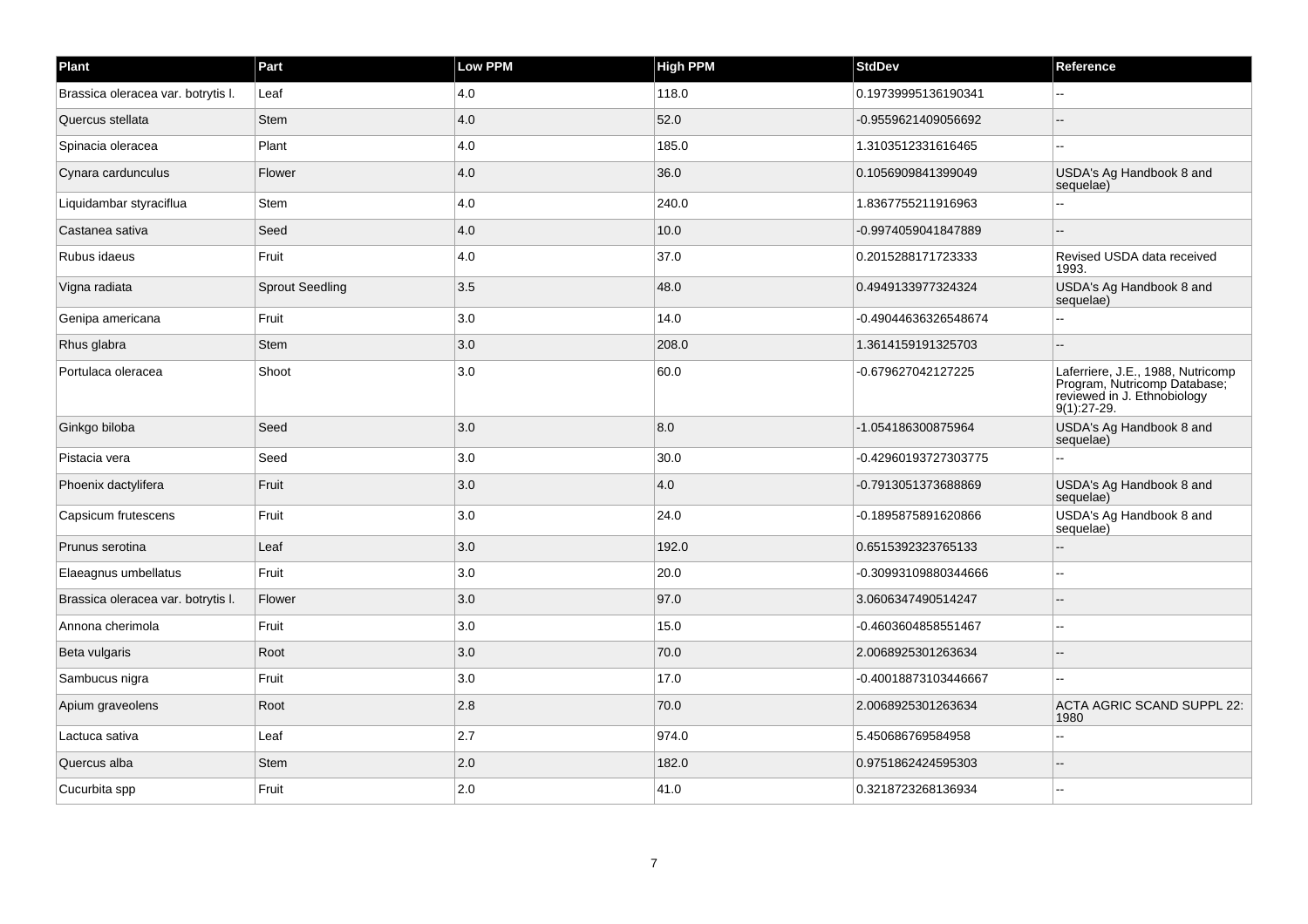| Plant                              | Part        | Low PPM | <b>High PPM</b> | <b>StdDev</b>        | Reference                             |
|------------------------------------|-------------|---------|-----------------|----------------------|---------------------------------------|
| Brassica nigra                     | Leaf        | 2.0     | 40.0            | -0.28128739889673965 | USDA's Ag Handbook 8 and<br>sequelae) |
| Prunus armeniaca                   | Seed        | 2.0     | 38.0            | -0.20248035050833735 |                                       |
| Ribes nigrum                       | Fruit       | 2.0     | 21.0            | -0.27984522139310664 |                                       |
| Quercus phellos                    | <b>Stem</b> | 2.0     | 92.0            | -0.3617626383317617  |                                       |
| Nyssa sylvatica                    | Leaf        | 2.0     | 55.0            | -0.189232139231616   |                                       |
| Rumex acetosa                      | Leaf        | 2.0     | 20.0            | -0.4040277451169045  |                                       |
| Allium cepa                        | <b>Bulb</b> | 2.0     | 53.0            | 1.4104984605249231   |                                       |
| Brassica rapa                      | Root        | 2.0     | 23.0            | -0.05159916005303352 |                                       |
| Ribes rubrum                       | Fruit       | 2.0     | 16.0            | -0.4302746084448067  | --                                    |
| Dioscorea alata                    | Root        | 2.0     | 17.0            | -0.3143853332674246  |                                       |
| Phaseolus vulgaris                 | Fruit       | 2.0     | 150.0           | 3.6012329645407544   |                                       |
| Raphanus sativus                   | Root        | 2.0     | 72.0            | 2.094487921197827    |                                       |
| Psidium guajava                    | Fruit       | 2.0     | 20.0            | -0.30993109880344666 | USDA's Ag Handbook 8 and<br>sequelae) |
| Santalum acuminatum                | Fruit       | 2.0     | 9.0             | -0.6408757503171868  |                                       |
| Ipomoea batatas                    | Root        | 2.0     | 11.0            | -0.5771715064818157  |                                       |
| Capsicum annuum                    | Fruit       | 2.0     | 7.7             | -0.6799873909506287  |                                       |
| Brassica oleracea var. capitata I. | Leaf        | 2.0     | 41.0            | -0.2751503815857314  |                                       |
| Daucus carota                      | Root        | 2.0     | 79.0            | 2.40107178994795     | --                                    |
| Symphoricarpos orbiculatus         | <b>Stem</b> | 2.0     | 92.0            | -0.3617626383317617  |                                       |
| Cucumis sativus                    | Fruit       | 2.0     | 157.0           | 3.8118341064131345   | $\overline{a}$                        |
| Solanum tuberosum                  | Tuber       | 1.9     | 44.1            | 0.8200602873994755   | --                                    |
| Vaccinium vitis-idaea              | Fruit       | 1.7     | 14.0            | -0.49044636326548674 | $\overline{a}$                        |
| Brassica napus var. napobrassica   | Root        | 1.7     | 33.0            | 0.38637779530428495  | USDA's Ag Handbook 8 and<br>sequelae) |
| Cucumis melo                       | Fruit       | 1.5     | 31.0            | 0.021013552710293256 |                                       |
| Echinacea purpurea                 | Root        | 1.3     | 5.1             | -0.8355779101426338  |                                       |
| Dioscorea villosa                  | Root        | 1.3     | 5.6             | -0.813679062374768   | $\overline{a}$                        |
| Artocarpus altilis                 | Fruit       | $1.2$   | 8.0             | -0.6709616277275268  |                                       |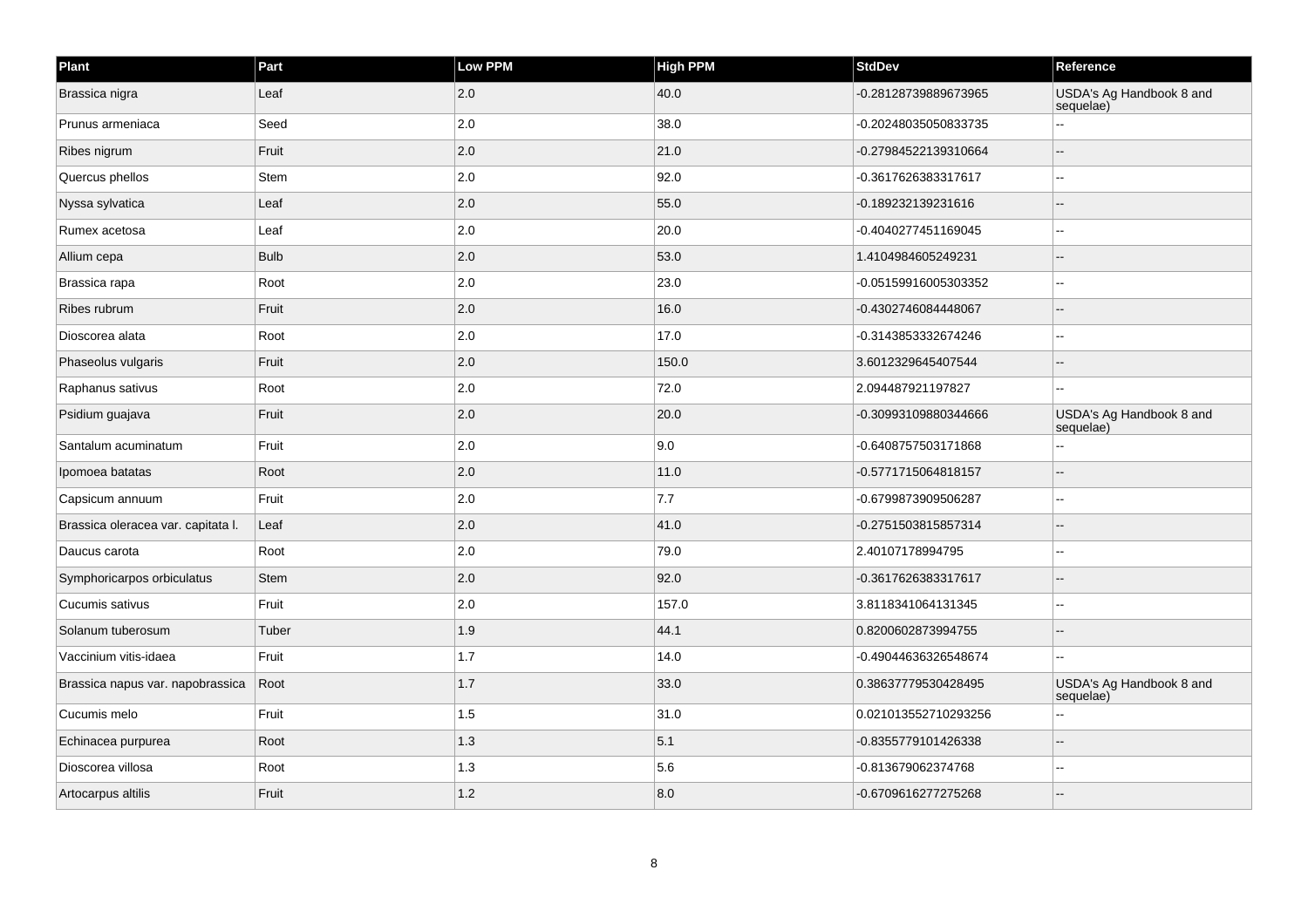| Plant                      | Part  | <b>Low PPM</b> | High PPM | <b>StdDev</b>        | Reference                                                                                     |
|----------------------------|-------|----------------|----------|----------------------|-----------------------------------------------------------------------------------------------|
| Scutellaria lateriflora    | Plant | 1.2            | 8.6      | -0.42946874165861587 |                                                                                               |
| Fragaria spp               | Fruit | 1.1            | 17.0     | -0.40018873103446667 | $\sim$                                                                                        |
| Sorbus aucubaria           | Fruit | $1.0\,$        | 18.0     | -0.37010285362412665 | $\overline{\phantom{a}}$                                                                      |
| Vaccinium myrtillus        | Fruit | $1.0$          | 8.7      | -0.6499015135402889  |                                                                                               |
| Ficus carica               | Fruit | 1.0            | 7.0      | -0.7010475051378668  | <b>CRC Handbook of Medicinal</b><br>Herbs and/or CRC Handbook of<br><b>Proximate Analyses</b> |
| Musa x paradisiaca         | Fruit | 1.0            | 6.5      | -0.7160904438430368  | USDA's Ag Handbook 8 and<br>sequelae)                                                         |
| Averrhoa carambola         | Fruit | 1.0            | 12.0     | -0.5506181180861668  | USDA's Ag Handbook 8 and<br>sequelae)                                                         |
| Vaccinium corymbosum       | Fruit | 1.0            | 7.0      | -0.7010475051378668  | $\sim$                                                                                        |
| Salvia officinalis         | Leaf  | 1.0            | 5.9      | -0.4905596892021207  |                                                                                               |
| Rheum rhabarbarum          | Pt    | $1.0$          | 46.0     |                      |                                                                                               |
| Lycopersicon esculentum    | Fruit | 1.0            | 120.0    | 2.6986566422305542   | $\sim$                                                                                        |
| Murraya sp                 | Fruit | 1.0            | 7.0      | -0.7010475051378668  | $\overline{\phantom{a}}$                                                                      |
| Prunus cerasus             | Fruit | 1.0            | 7.0      | -0.7010475051378668  |                                                                                               |
| Ribes uva-crispa           | Fruit | $1.0$          | 16.0     | -0.4302746084448067  |                                                                                               |
| Apium graveolens           | Leaf  | $1.0$          | 44.0     | -0.2567393296527067  | USDA's Ag Handbook 8 and<br>sequelae)                                                         |
| Citrus aurantiifolia       | Fruit | 1.0            | 9.0      | -0.6408757503171868  | USDA's Ag Handbook 8 and<br>sequelae)                                                         |
| Inula helenium             | Root  | 1.0            | 3.9      | -0.888135144785512   |                                                                                               |
| Citrus sinensis            | Fruit | 0.9            | 13.0     | -0.5205322406758267  |                                                                                               |
| Eleutherococcus senticosus | Root  | 0.9            | 4.2      | -0.8749958361247925  | $\sim$                                                                                        |
| Urtica dioica              | Leaf  | 0.9            | 4.7      | -0.49792410997533065 |                                                                                               |
| Astragalus membranaceus    | Root  | 0.8            | 5.0      | -0.8399576796962069  | Ξ.                                                                                            |
| Turnera diffusa            | Leaf  | 0.8            | 3.7      | -0.5040611272863389  |                                                                                               |
| Plantago major             | Seed  | 0.8            | 2.5      | -1.2103323917766955  | $\sim$ $\sim$                                                                                 |
| Citrus reticulata          | Fruit | 0.8            | 8.0      | -0.6709616277275268  | ACTA AGRIC SCAND SUPPL 22:<br>1980                                                            |
| Ananas comosus             | Fruit | 0.7            | 6.0      | -0.7311333825482068  | USDA's Ag Handbook 8 and<br>sequelae)                                                         |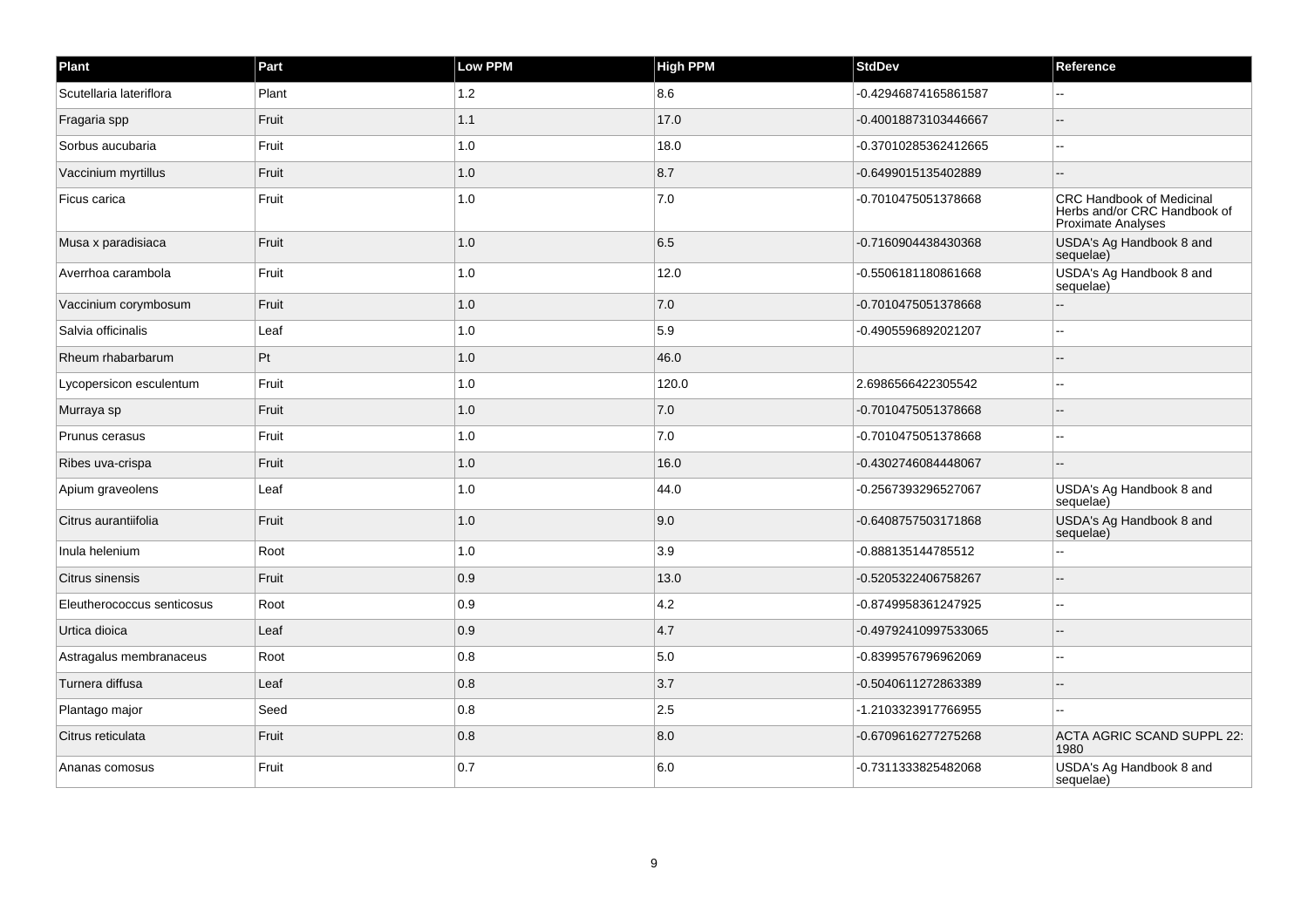| Plant                    | Part        | Low PPM | <b>High PPM</b> | <b>StdDev</b>        | Reference                                                                                     |
|--------------------------|-------------|---------|-----------------|----------------------|-----------------------------------------------------------------------------------------------|
| Serenoa repens           | Fruit       | 0.7     | 5.2             | -0.7552020844764787  | Pedersen, M. 1987. Nutritional<br>Herbology. Pederson Publishing.<br>Bountiful, Utah. 377 pp. |
| Silybum marianum         | Leaf        | 0.7     | 3.3             | -0.506515934210742   |                                                                                               |
| Prunus domestica         | Fruit       | 0.66    | 131.0           | 3.029601293744294    |                                                                                               |
| Quercus alba             | Bark        | 0.6     | 2.4             | -1.003088939281191   |                                                                                               |
| Parthenium integrifolium | Root        | 0.6     | 3.7             | -0.8968946838926584  |                                                                                               |
| Phoenix dactylifera      | Seed        | 0.6     | 29.0            | -0.4579921356186253  | Abstract (See species file)                                                                   |
| Gentiana lutea           | Root        | 0.6     | 2.9             | -0.9319328403212439  |                                                                                               |
| Ginkgo biloba            | Leaf        | 0.6     | $ 2.3\rangle$   | -0.5126529515217503  |                                                                                               |
| Ruscus aculeatus         | Root        | 0.6     | 2.1             | -0.9669709967498292  |                                                                                               |
| Smilax officinalis       | Root        | 0.5     | 2.6             | -0.9450721489819633  |                                                                                               |
| Sechium edule            | Leaf        | 0.5     | 73.0            | -0.07876582763346765 |                                                                                               |
| Plantago psyllium        | Seed        | 0.5     | 2.1             | -1.2216884711149305  | --                                                                                            |
| Smilax spp               | Root        | 0.5     | 2.6             | -0.9450721489819633  |                                                                                               |
| Arctium lappa            | Root        | 0.5     | 2.2             | -0.9625912271962561  |                                                                                               |
| Prunus serotina          | <b>Stem</b> | 0.5     | 216.0           | 1.4802558196473519   |                                                                                               |
| Armoracia rusticana      | Root        | 0.5     | 2.9             | -0.9319328403212439  | ۵.                                                                                            |
| Curcuma longa            | Plant       | 0.5     | 1.5             | -0.49949550935262865 |                                                                                               |
| Euphrasia officinalis    | Plant       | 0.5     | 3.5             | -0.47976965929797716 |                                                                                               |
| Prunus persica           | Fruit       | 0.45    | 37.5            | 0.21657175587750332  |                                                                                               |
| Mangifera indica         | Fruit       | 0.4     | 11.4            | -0.5686696445323708  |                                                                                               |
| Eriodictyon californicum | Leaf        | 0.4     | 1.7             | -0.5163351619083554  |                                                                                               |
| Ephedra sinica           | Plant       | 0.4     | 2.1             | -0.49357775433623324 |                                                                                               |
| Senna alexandrina        | Leaf        | 0.4     | 1.9             | -0.5151077584461536  |                                                                                               |
| Salix alba               | Bark        | 0.4     | 2.1             | -1.0319449224659927  |                                                                                               |
| Stellaria media          | Plant       | 0.4     | 5.2             | -0.46300268675152334 |                                                                                               |
| Centella asiatica        | Leaf        | 0.4     | 3.4             | -0.5059022324796413  |                                                                                               |
| Vitis vinifera           | Fruit       | 0.4     | 27.0            | -0.09932995693106657 |                                                                                               |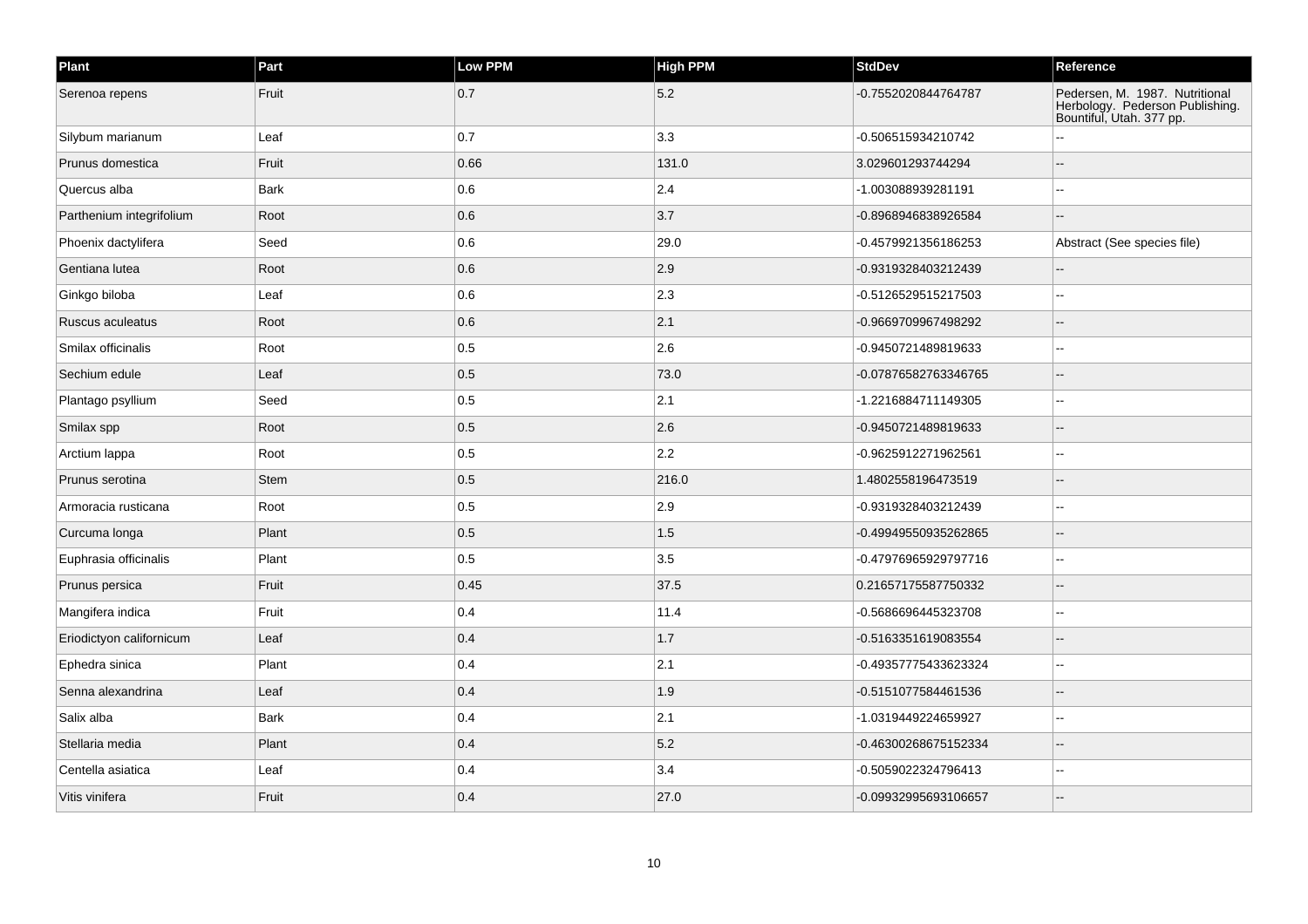| Plant                    | Part        | Low PPM | <b>High PPM</b> | <b>StdDev</b>        | Reference                                                                                     |
|--------------------------|-------------|---------|-----------------|----------------------|-----------------------------------------------------------------------------------------------|
| Hydrastis canadensis     | Root        | 0.4     | 1.6             | -0.9888698445176951  |                                                                                               |
| Yucca baccata            | Root        | 0.3     | 1.4             | -0.9976293836248417  |                                                                                               |
| Thymus vulgaris          | Leaf        | 0.3     | 1.5             | -0.517562565370557   |                                                                                               |
| Apium graveolens         | Fruit       | 0.3     | 1.2             | -0.8755455941178387  |                                                                                               |
| Harpagophytum procumbens | Root        | 0.3     | 1.8             | -0.9801103054105488  | $\overline{a}$                                                                                |
| Asparagus officinalis    | Root        | 0.2     | 2.3             | -0.9582114576426829  |                                                                                               |
| Eupatorium perfoliatum   | Plant       | 0.2     | 2.0             | -0.49456404683896577 |                                                                                               |
| Taraxacum officinale     | Root        | 0.2     | 1.3             | -1.0020091531784148  |                                                                                               |
| Verbascum thapsus        | Leaf        | 0.2     | 0.4             | -0.524313284412666   |                                                                                               |
| Apium graveolens         | Seed        | 0.2     | 89.0            | 1.2454197651166274   | $\overline{a}$                                                                                |
| Pyrus communis           | Fruit       | 0.15    | 26.6            | -0.11136430789520253 | ۰.                                                                                            |
| Stachys officinalis      | Plant       | 0.1     | 0.8             | -0.5063995568717568  |                                                                                               |
| Fucus vesiculosus        | Plant       | 0.1     | 0.6             | -0.5083721418772219  |                                                                                               |
| Foeniculum vulgare       | Seed        | 0.1     | 0.7             | -1.261434748798753   |                                                                                               |
| Tabebuia heptaphylla     | <b>Bark</b> | 0.1     | 0.7             | -1.166606177328399   | $\overline{\phantom{a}}$                                                                      |
| Glycyrrhiza glabra       | Root        | 0.1     | $\vert$ 0.3     | -1.0458068487141465  | --                                                                                            |
| Lobelia inflata          | Leaf        | 0.1     | 0.4             | -0.524313284412666   |                                                                                               |
| Citrus paradisi          | Fruit       | 0.0     | 22.0            | -0.24975934398276664 |                                                                                               |
| Malus domestica          | Fruit       | 0.0     | 35.0            | 0.1413570623516533   | $\overline{a}$                                                                                |
| Panax ginseng            | Fruit       |         |                 |                      |                                                                                               |
| Panax ginseng            | Petiole     |         |                 |                      |                                                                                               |
| Crataegus rhipidophylla  | Fruit       |         |                 |                      | Pedersen, M. 1987. Nutritional<br>Herbology. Pederson Publishing.<br>Bountiful, Utah. 377 pp. |
| Panax ginseng            | <b>Stem</b> |         |                 |                      |                                                                                               |
| Dendrobium nobile        | Stem        |         | 26.0            | -1.342191817578709   | $-$                                                                                           |
| Panax ginseng            | Root        |         |                 |                      |                                                                                               |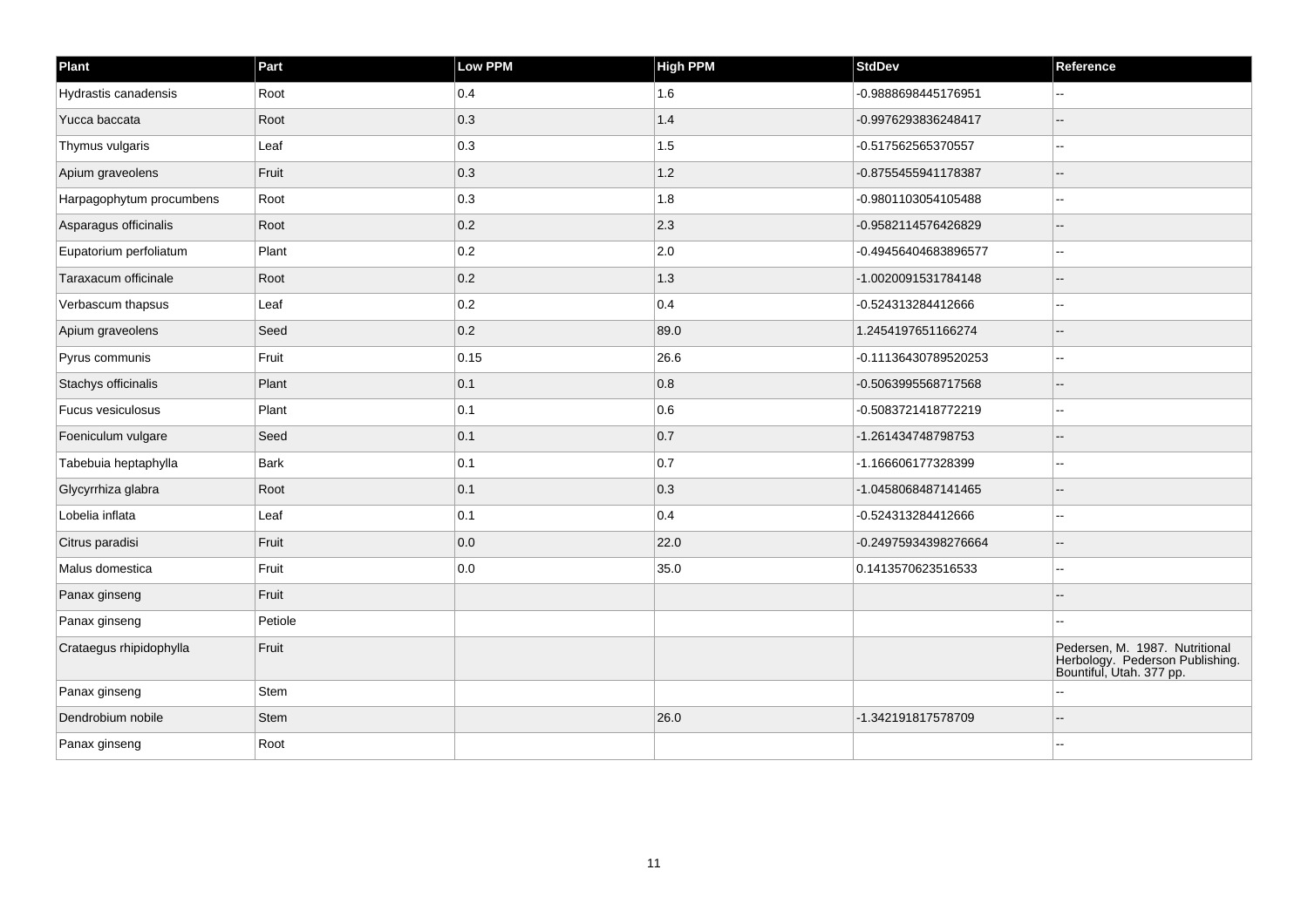| Plant                       | Part        | Low PPM | <b>High PPM</b> | <b>StdDev</b>        | Reference                                                                                                                                          |
|-----------------------------|-------------|---------|-----------------|----------------------|----------------------------------------------------------------------------------------------------------------------------------------------------|
| Eriobotrya japonica         | Leaf        |         | 28.0            | -0.35493160662883855 | Chen, H.C. and Lin, S.M. 1988.<br>Determination of Mineral Elements<br>in Certain Crude Drugs (Part 1),<br>Kaohsiung J. Med. Sci., 4: 259-<br>272. |
| Taraxacum mongolicum        | Plant       |         | 34.0            | -0.17895044596454168 |                                                                                                                                                    |
| Humulus lupulus             | Fruit       |         |                 |                      | Pedersen, M. 1987. Nutritional<br>Herbology. Pederson Publishing.<br>Bountiful, Utah. 377 pp.                                                      |
| Euodia rutaecarpa           | Fruit       |         | 18.0            | -0.37010285362412665 |                                                                                                                                                    |
| Juglans nigra               | Pericarp    |         |                 |                      |                                                                                                                                                    |
| Allium sativum var. sativum | Root        |         |                 |                      |                                                                                                                                                    |
| Stevia rebaudiana           | Leaf        |         |                 |                      | Pedersen, M. 1987. Nutritional<br>Herbology. Pederson Publishing.<br>Bountiful, Utah. 377 pp.                                                      |
| Quisqualis indica           | Fruit       |         | 22.0            | -0.24975934398276664 | --                                                                                                                                                 |
| Chamaemelum nobile          | Flower      |         |                 |                      |                                                                                                                                                    |
| Brassica rapa               | Seed        |         | 15.0            | -0.8554549124568511  | $\overline{a}$                                                                                                                                     |
| Eriocaulon sp               | Leaf        |         | 21.0            | -0.39789072780589624 |                                                                                                                                                    |
| Nelumbo nucifera            | Seed        |         | 28.0            | -0.48638233396421304 | $\overline{\phantom{a}}$                                                                                                                           |
| Carthamus tinctorius        | Flower      |         |                 |                      |                                                                                                                                                    |
| Elytrigia repens            | Plant       |         |                 |                      | Pedersen, M. 1987. Nutritional<br>Herbology. Pederson Publishing.<br>Bountiful, Utah. 377 pp.                                                      |
| Rubus idaeus                | Leaf        |         |                 |                      |                                                                                                                                                    |
| Amphicarpaea bracteata      | Shoot       |         | 40.0            | -0.7372574394002785  | --                                                                                                                                                 |
| Lonicera japonica           | Flower      |         | 21.0            | -0.6209345318219442  |                                                                                                                                                    |
| Nardostachys chinensis      | Rhizome     |         | 22.0            | -0.3731629077654671  |                                                                                                                                                    |
| Tephrosia candida           | Plant       |         | 26.0            | -0.2578538461831478  |                                                                                                                                                    |
| Fritillaria thunbergii      | <b>Bulb</b> |         | 12.0            | -0.7939654612611702  | Chen, H.C. and Lin, S.M. 1988.<br>Determination of Mineral Elements<br>in Certain Crude Drugs (Part 1),<br>Kaohsiung J. Med. Sci., 4: 259-<br>272. |
| Glehnia littoralis          | Root        |         | 26.0            | 0.07979392655416202  |                                                                                                                                                    |
| Spirulina spp.              | Plant       |         | 5.3             | -0.4620163942487908  |                                                                                                                                                    |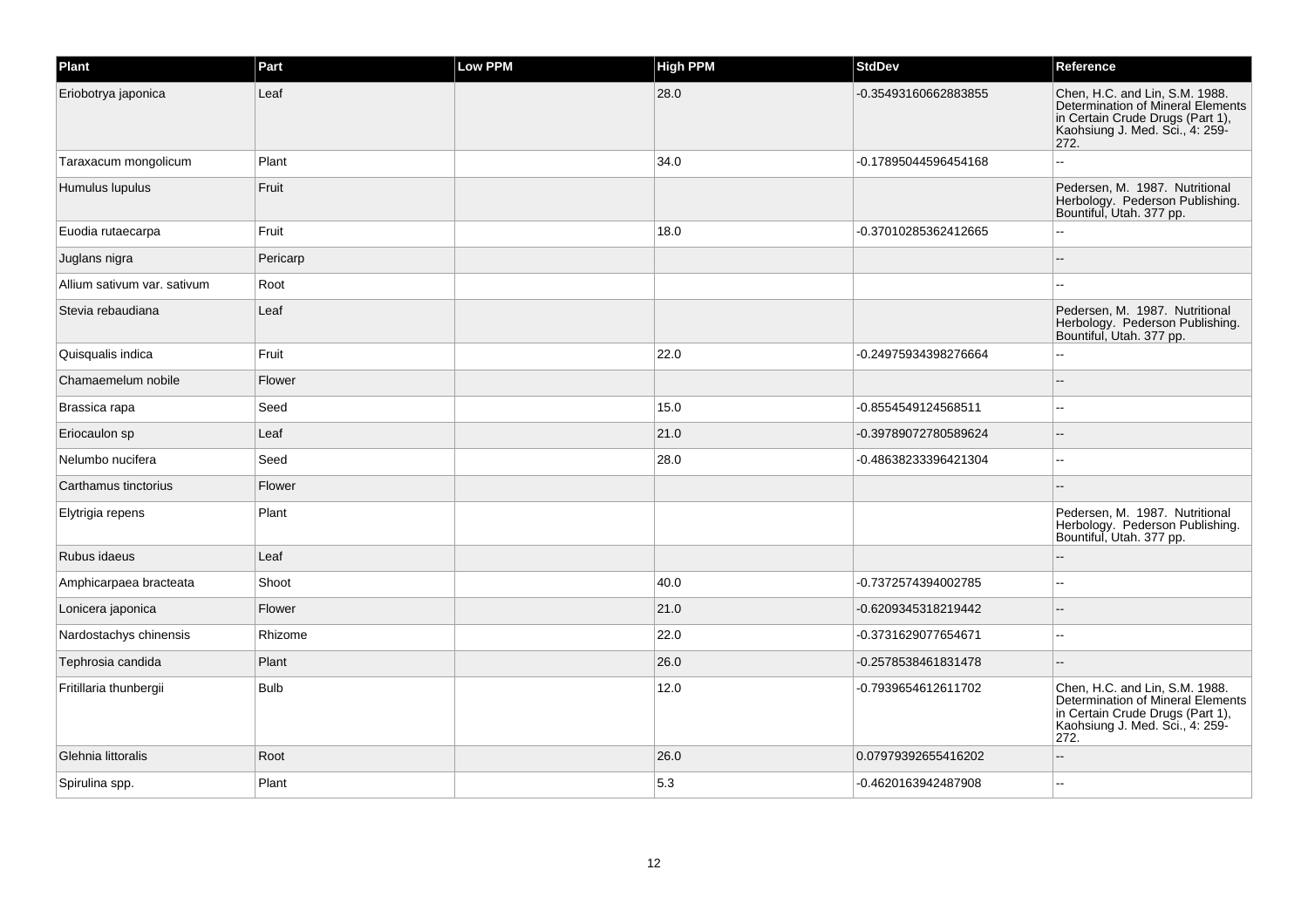| Plant                 | Part      | <b>Low PPM</b> | <b>High PPM</b> | <b>StdDev</b>        | Reference                                                                                                                                          |
|-----------------------|-----------|----------------|-----------------|----------------------|----------------------------------------------------------------------------------------------------------------------------------------------------|
| Allium ampeloprasum   | Plant     |                |                 |                      |                                                                                                                                                    |
| Catalpa ovata         | Fruit     |                | 21.0            | -0.27984522139310664 |                                                                                                                                                    |
| Celosia cristata      | Flower    |                | 39.0            | 0.2510160873322747   |                                                                                                                                                    |
| Jussiaea repens       | Plant     |                | 40.0            | -0.11977289580058717 | $\overline{a}$                                                                                                                                     |
| Polygonum multiflorum | Rhizome   |                | 8.0             | -0.44762528958867887 | Chen, H.C. and Lin, S.M. 1988.<br>Determination of Mineral Elements<br>in Certain Crude Drugs (Part 1),<br>Kaohsiung J. Med. Sci., 4: 259-<br>272. |
| Cypripedium pubescens | Root      |                | 67.0            | 1.8754994435191676   | Pedersen, M. 1987. Nutritional<br>Herbology. Pederson Publishing.<br>Bountiful, Utah. 377 pp.                                                      |
| Polygonum multiflorum | Root      |                |                 |                      | Pedersen, M. 1987. Nutritional<br>Herbology. Pederson Publishing.<br>Bountiful, Utah. 377 pp.                                                      |
| Lophatherum gracile   | Plant     |                | 25.0            | -0.26771677121047355 |                                                                                                                                                    |
| Lycium chinense       | Fruit     |                | 20.0            | -0.30993109880344666 | Chen, H.C. and Lin, S.M. 1988.<br>Determination of Mineral Elements<br>in Certain Crude Drugs (Part 1),<br>Kaohsiung J. Med. Sci., 4: 259-<br>272. |
| Lycium chinense       | Root Bark |                | 23.0            | 1.6415653633362461   |                                                                                                                                                    |
| Artemisia capillaris  | Plant     |                | 22.0            | -0.2973055462924508  |                                                                                                                                                    |
| Carya ovata           | Seed      |                | 46.0            | 0.024641236256363018 | $\sim$                                                                                                                                             |
| Zingiber officinale   | Root      |                |                 |                      |                                                                                                                                                    |
| Symphytum officinale  | Root      |                | 2.8             | -0.9363126098748169  | Pedersen, M. 1987. Nutritional<br>Herbology. Pederson Publishing.<br>Bountiful, Utah. 377 pp.                                                      |
| Genipa americana      | Seed      |                | 16.0            | -0.8270647141112636  |                                                                                                                                                    |
| Hyoscyamus niger      | Seed      |                | 48.0            | 0.08142163294753811  | $\overline{a}$                                                                                                                                     |
| Spondias tuberosa     | Fruit     |                | 1.33            | -0.8716344300544947  |                                                                                                                                                    |
| Acorus calamus        | Rhizome   |                |                 |                      | Chen, H.C. and Lin, S.M. 1988.<br>Determination of Mineral Elements<br>in Certain Crude Drugs (Part 1),<br>Kaohsiung J. Med. Sci., 4: 259-<br>272. |
| Mentha x piperita     | Leaf      |                |                 |                      |                                                                                                                                                    |
| Forsythia suspensa    | Fruit     |                | 17.0            | -0.40018873103446667 |                                                                                                                                                    |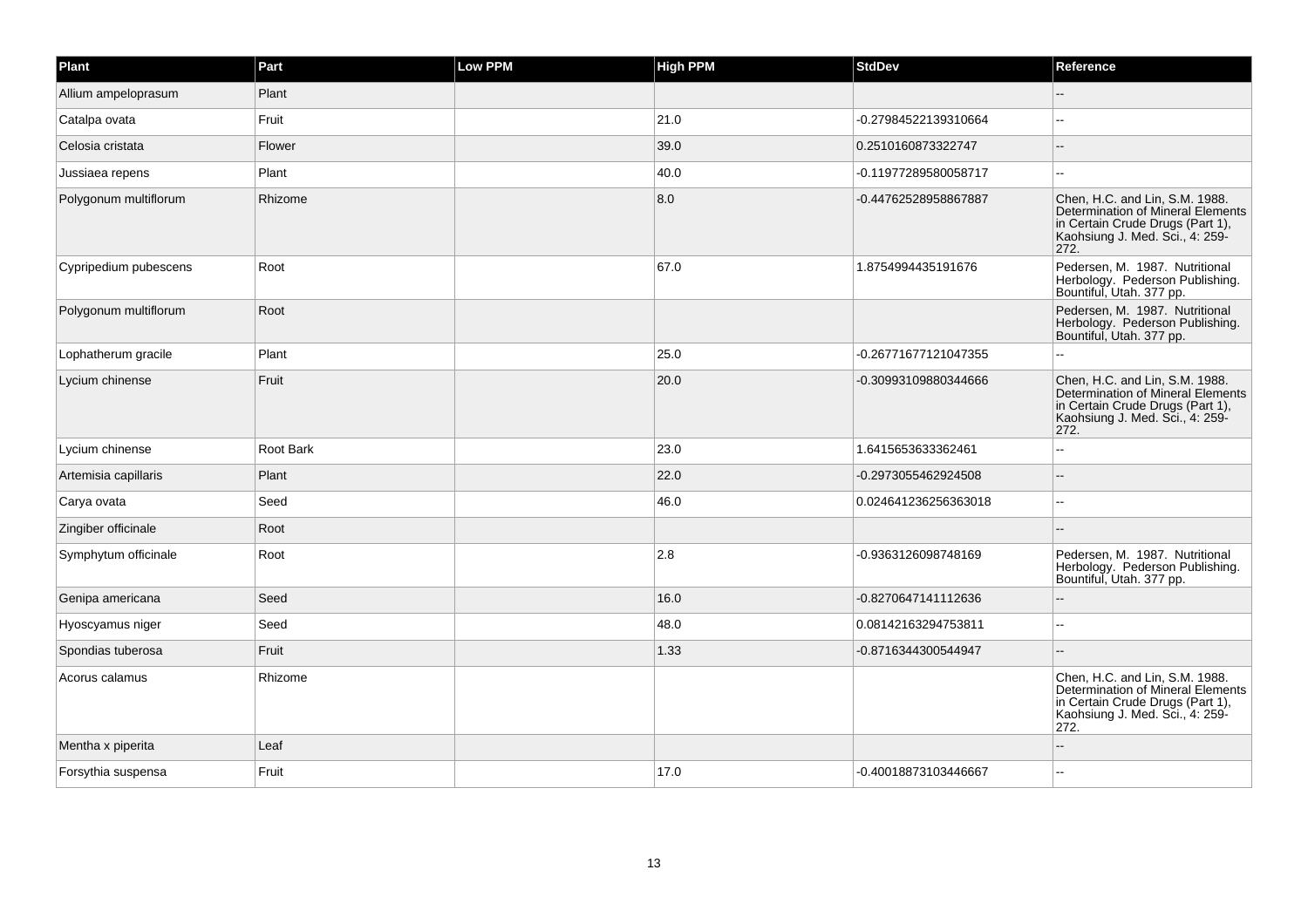| Plant                       | Part        | Low PPM | <b>High PPM</b> | <b>StdDev</b>        | Reference                                                                                                                                          |
|-----------------------------|-------------|---------|-----------------|----------------------|----------------------------------------------------------------------------------------------------------------------------------------------------|
| Agathosma betulina          | Leaf        |         | 84.0            | -0.01125863721237699 | Pedersen, M. 1987. Nutritional<br>Herbology. Pederson Publishing.<br>Bountiful, Utah. 377 pp.                                                      |
| Citrus medica               | Fruit       |         | 14.0            | -0.49044636326548674 |                                                                                                                                                    |
| Panax japonicus             | Rhizome     |         | 20.0            | -0.3838003908830688  |                                                                                                                                                    |
| Areca catechu               | Seed        |         | 16.0            | -0.8270647141112636  |                                                                                                                                                    |
| Berberis vulgaris           | <b>Bark</b> |         |                 |                      |                                                                                                                                                    |
| Artemisia cina              | Plant       |         |                 |                      |                                                                                                                                                    |
| Myristica fragrans          | Aril        |         | 20.0            |                      | <b>CRC Handbook of Medicinal</b><br>Herbs and/or CRC Handbook of<br><b>Proximate Analyses</b>                                                      |
| Angelica dahurica           | Root        |         | 29.0            | 0.21118701316135757  |                                                                                                                                                    |
| Blechnum orientale          | Rhizome     |         | 17.0            | -0.39975661555947134 |                                                                                                                                                    |
| Trifolium pratense          | Flower      |         |                 |                      |                                                                                                                                                    |
| Allium cepa                 | Seed        |         | 34.0            | -0.31604114389068755 |                                                                                                                                                    |
| Allium sativum var. sativum | <b>Bulb</b> |         | 15.3            | -0.616532999263753   |                                                                                                                                                    |
| Achillea millefolium        | Plant       |         |                 |                      |                                                                                                                                                    |
| Annona muricata             | Fruit       |         | 4.0             | -0.7913051373688869  |                                                                                                                                                    |
| Atractylodes lancea         | Rhizome     |         | 33.0            | -0.3146567506186579  |                                                                                                                                                    |
| Phaseolus coccineus         | Seed        |         | 2.0             | -1.2245274909494892  |                                                                                                                                                    |
| Angelica laxiflora          | Root        |         | 15.0            | -0.4019807243388883  |                                                                                                                                                    |
| Bletilla striata            | Tuber       |         | 16.0            | -0.6586794393978675  | Chen, H.C. and Lin, S.M. 1988.<br>Determination of Mineral Elements<br>in Certain Crude Drugs (Part 1),<br>Kaohsiung J. Med. Sci., 4: 259-<br>272. |
| Nepeta cataria              | Plant       |         |                 |                      |                                                                                                                                                    |
| Symphytum officinale        | Leaf        |         |                 |                      |                                                                                                                                                    |
| Sinomenium acutum           | Rhizome     |         | 15.0            | -0.410394098677073   |                                                                                                                                                    |
| Camellia sinensis           | Leaf        |         | 30.0            | -0.34265757200682206 |                                                                                                                                                    |
| Carica papaya               | Fruit       |         |                 |                      |                                                                                                                                                    |
| Mentha pulegium             | Plant       |         | 56.0            | 0.03803390463662481  | Pedersen, M. 1987. Nutritional<br>Herbology. Pederson Publishing.<br>Bountiful, Utah. 377 pp.                                                      |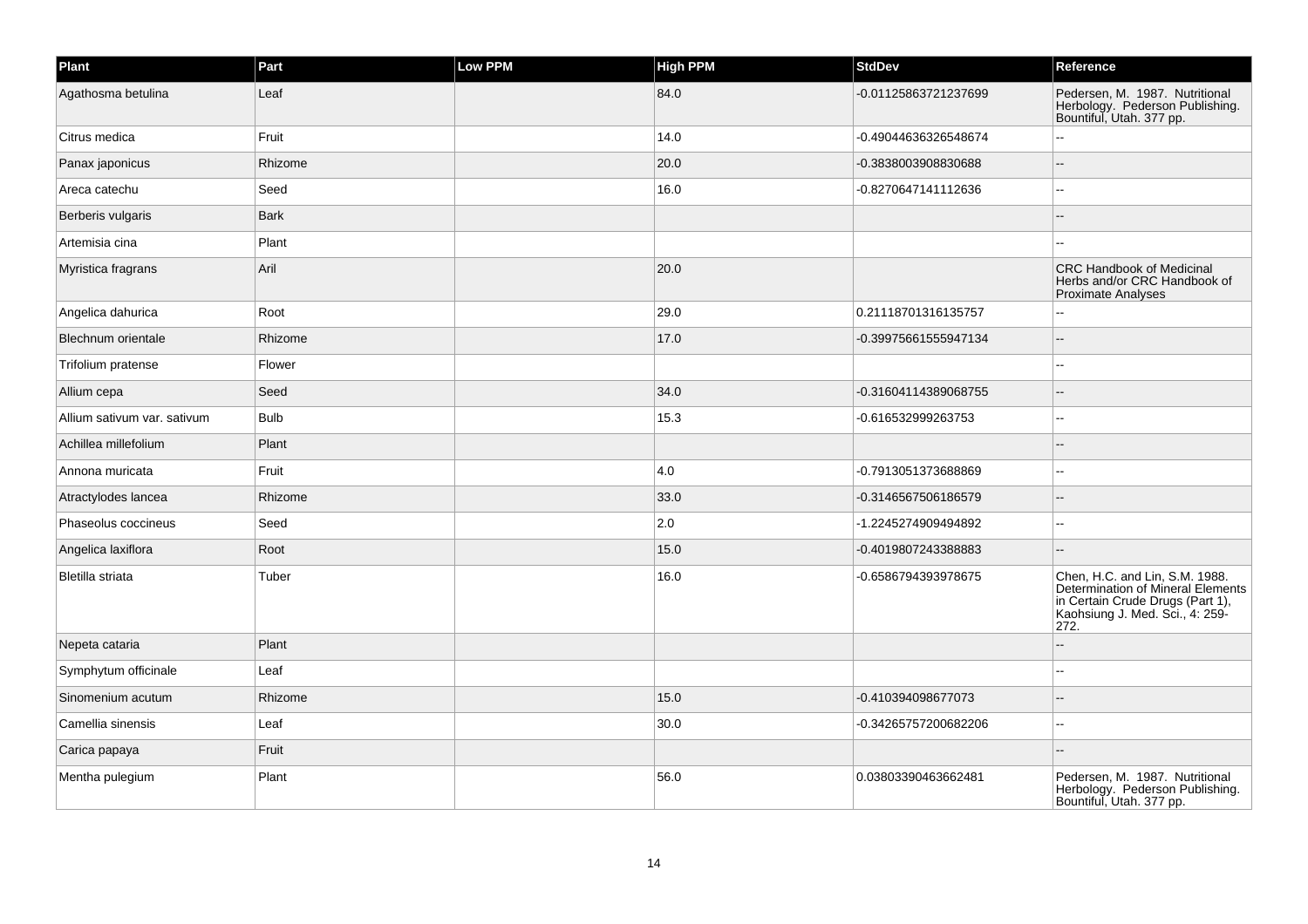| Plant                            | Part            | Low PPM | <b>High PPM</b> | <b>StdDev</b>         | Reference                                                                                                               |
|----------------------------------|-----------------|---------|-----------------|-----------------------|-------------------------------------------------------------------------------------------------------------------------|
| Trachyspermum ammi               | Fruit           |         | 43.0            | 0.38204408163437337   |                                                                                                                         |
| Isatis tinctoria                 | Root            |         | 40.0            | 0.6929616640544078    |                                                                                                                         |
| Lygodium japonicum               | Pollen Or Spore |         | 23.0            |                       |                                                                                                                         |
| Rosa laevigata                   | Fruit           |         | 15.0            | -0.4603604858551467   |                                                                                                                         |
| Cinnamomum burmannii             | <b>Bark</b>     |         | 10.0            | -0.27207069859955574  |                                                                                                                         |
| Cynanchum atratum                | Root            |         | 31.0            | 0.29878240423282126   |                                                                                                                         |
| Echinacea spp                    | Root            |         | 5.1             | -0.8355779101426338   | Pedersen, M. 1987. Nutritional<br>Herbology. Pederson Publishing.<br>Bountiful, Utah. 377 pp.                           |
| Firmiana simplex                 | Seed            |         | 25.0            | -0.5715529290009757   |                                                                                                                         |
| Rehmannia glutinosa              | Root            |         | 14.0            | -0.44577841987462014  |                                                                                                                         |
| Scrophularia buergeriana         | Root            |         | 13.0            | -0.489576115410352    |                                                                                                                         |
| Cassia tora                      | Seed            |         | 31.0            | -0.40121173892745016  |                                                                                                                         |
| Juglans nigra                    | Fruit           |         |                 |                       |                                                                                                                         |
| Amomum xanthioides               | Seed            |         | 48.0            | 0.08142163294753811   |                                                                                                                         |
| Magnolia denudata                | Flower          |         | 25.0            | -0.4271677275654511   | ۵.                                                                                                                      |
| Pulsatilla chinensis             | Root            |         | 24.0            | -0.007801464517301675 |                                                                                                                         |
| Cnicus benedictus                | Plant           |         |                 |                       |                                                                                                                         |
| Passiflora incarnata             | Flower          |         |                 |                       |                                                                                                                         |
| Mentha arvensis var. piperascens | Plant           |         | 28.0            | -0.23812799612849617  | Suziki, A., Morimoto, I., and<br>Okitzu, T., Elution of Metals from<br>Crude Drugs, Shoykugaku Zasshi<br>36(3):190-195. |
| Cimicifuga dahurica              | Rhizome         |         | 18.0            | -0.3944378740006705   |                                                                                                                         |
| Arisaema consanguineum           | Rhizome         |         | 14.0            | -0.41571284023587385  | $\overline{a}$                                                                                                          |
| Chrysanthemum parthenium         | Plant           |         |                 |                       |                                                                                                                         |
| Althaea officinalis              | Root            |         |                 |                       |                                                                                                                         |
| Avena sativa                     | Plant           |         |                 |                       |                                                                                                                         |
| Pimpinella anisum                | Fruit           |         | 59.0            | 0.8634181201998136    |                                                                                                                         |
| Ephedra spp                      | Plant           |         | 8.0             | -0.4353864966750113   |                                                                                                                         |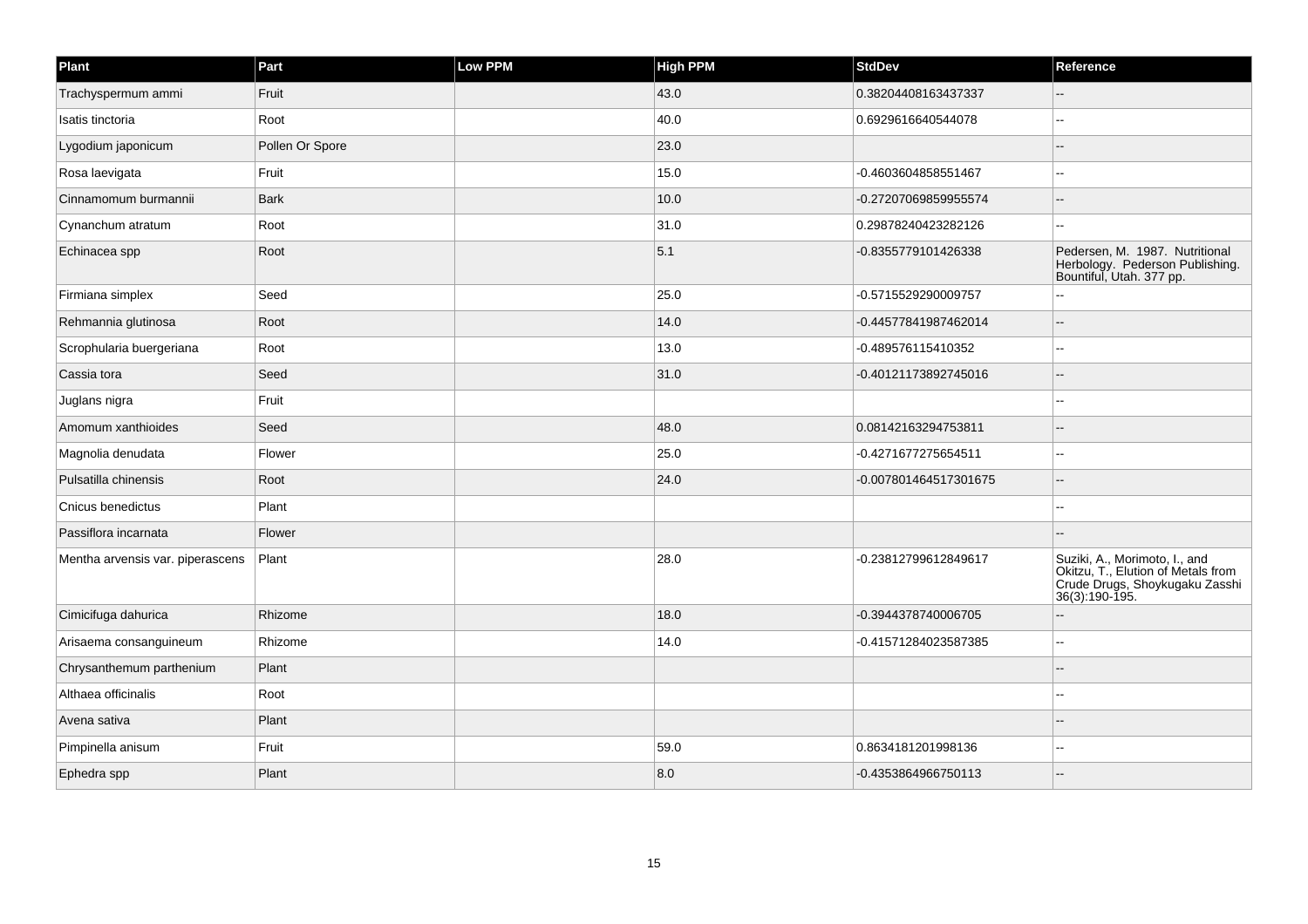| Plant                   | Part        | <b>Low PPM</b> | <b>High PPM</b> | <b>StdDev</b>        | Reference                                                                                                                                          |
|-------------------------|-------------|----------------|-----------------|----------------------|----------------------------------------------------------------------------------------------------------------------------------------------------|
| Nasturtium officinale   | Plant       |                |                 |                      | $\sim$                                                                                                                                             |
| Barosma betulina        | Leaf        |                | 84.0            | -0.01125863721237699 |                                                                                                                                                    |
| Rubia cordifolia        | Root        |                | 39.0            | 0.6491639685186761   | $\sim$                                                                                                                                             |
| Cinnamomum verum        | Leaf        |                | 34.0            | -0.3181095027627891  | $\sim$                                                                                                                                             |
| Ligustrum japonicum     | Fruit       |                | 24.0            | -0.1895875891620866  | ۵.                                                                                                                                                 |
| Viburnum opulus         | <b>Bark</b> |                | 17.0            | 0.40123557571247687  | Pedersen, M. 1987. Nutritional<br>Herbology. Pederson Publishing.<br>Bountiful, Utah. 377 pp.                                                      |
| Magnolia fargesii       | Flower      |                | 25.0            | -0.4271677275654511  | $\sim$                                                                                                                                             |
| Cnidium officinale      | Rhizome     |                | 16.0            | -0.40507535711827214 |                                                                                                                                                    |
| Polygala tenuifolia     | Root        |                | 12.0            | -0.5333738109460838  | $\sim$                                                                                                                                             |
| Siegesbeckia orientalis | Plant       |                | 17.0            | -0.3466201714290795  | $\sim$                                                                                                                                             |
| Tragopogon porrifolius  | Root        |                | 2.0             | -0.9713507663034024  |                                                                                                                                                    |
| Cichorium intybus       | Root        |                |                 |                      |                                                                                                                                                    |
| Lepidium meyenii        | Root        |                | 38.0            | 0.6053662729829442   | Taylor, Leslie. 2005. The Healing<br>Power of Rainforest Herbs.<br>SquareOne Publisher, Garden City<br>Park, NY. 519 pp.                           |
| Citrus aurantium        | Fruit       |                | 16.0            | -0.4302746084448067  | $\sim$                                                                                                                                             |
| Broussonetia papyrifera | Fruit       |                | 23.0            | -0.21967346657242662 |                                                                                                                                                    |
| Chaenomeles lagenaria   | Fruit       |                | 21.0            | -0.27984522139310664 | $\sim$                                                                                                                                             |
| Chenopodium album       | Seed        |                | 24.0            | -0.5999431273465632  | $\sim$                                                                                                                                             |
| Ligustrum lucidum       | Fruit       |                | 24.0            | -0.1895875891620866  | Chen, H.C. and Lin, S.M. 1988.<br>Determination of Mineral Elements<br>in Certain Crude Drugs (Part 1),<br>Kaohsiung J. Med. Sci., 4: 259-<br>272. |
| Aristolochia debilis    | Fruit       |                | 40.0            | 0.29178644940335335  | ۵.                                                                                                                                                 |
| Prunus persica          | <b>Bark</b> |                |                 |                      |                                                                                                                                                    |
| Rhizophora mangle       | Leaf        |                | 43.0            | -0.2628763469637149  | $\sim$ $\sim$                                                                                                                                      |
| Citrullus lanatus       | Fruit       |                | 8.0             | -0.6709616277275268  | Leung, A. Y. and Foster, S. 1995.<br>Encyclopedia of Common Natural<br>Ingredients 2nd Ed. John Wiley &<br>Sons, New York. 649 pp.                 |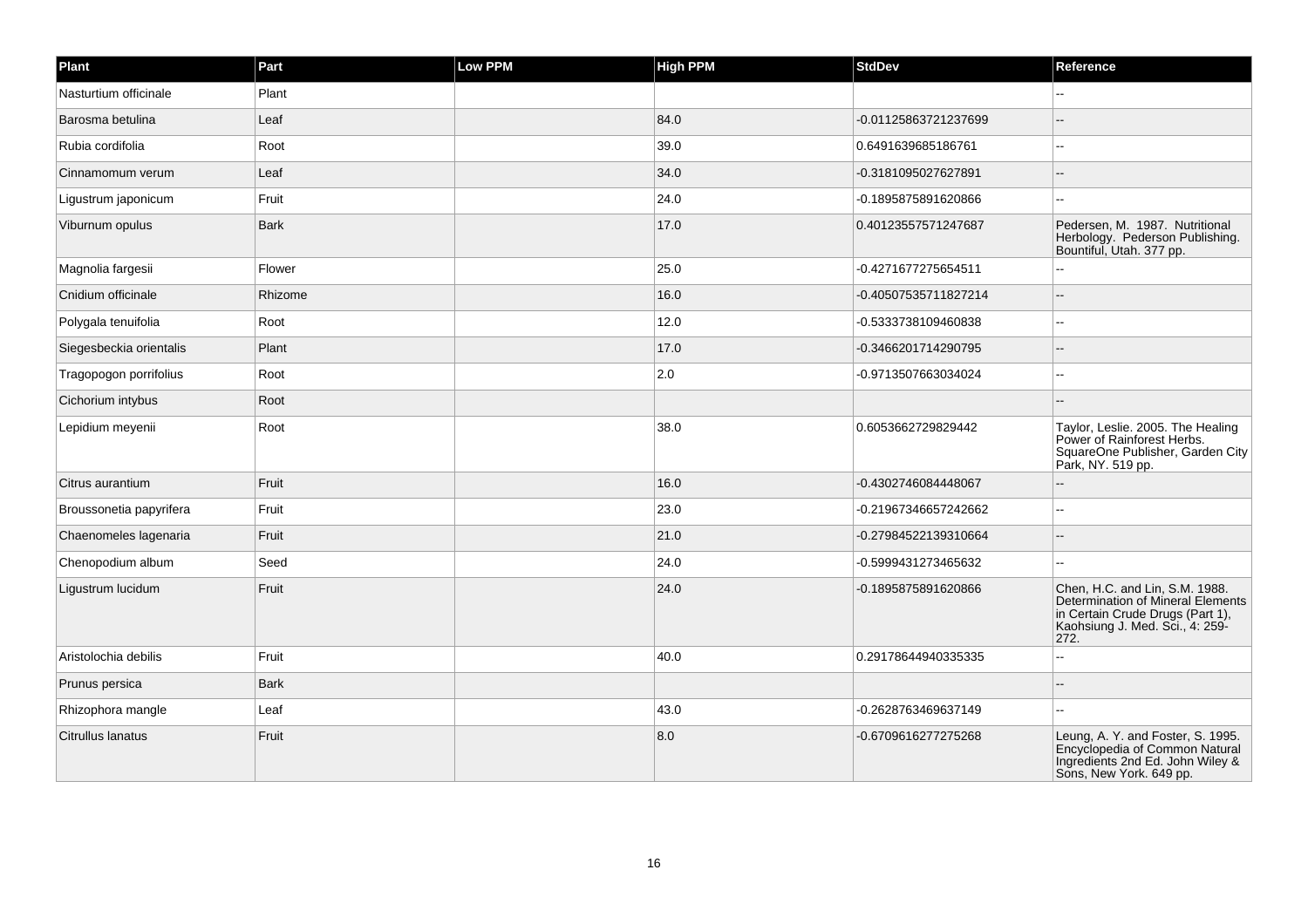| Plant                 | Part        | <b>Low PPM</b> | High PPM | <b>StdDev</b>        | Reference                                                                                                                                                      |
|-----------------------|-------------|----------------|----------|----------------------|----------------------------------------------------------------------------------------------------------------------------------------------------------------|
| Prunella vulgaris     | Flower      |                | 25.0     | -0.4271677275654511  | Chen, H.C. and Lin, S.M. 1988.<br>Determination of Mineral Elements<br>in Certain Crude Drugs (Part 1),<br>Kaohsiung J. Med. Sci., 4: 259-<br>272.             |
| Prunus persica        | Seed        |                | 31.0     | -0.40121173892745016 |                                                                                                                                                                |
| Stevia rebaudiana     | Plant       |                | 26.0     | -0.2578538461831478  | Kinghorn, A. D. (Ed.) 2002.<br>Medicinal and Aromatic Plants -<br>Industrial Profiles, Stevia, The<br>genus Stevia. Taylor & Francis.<br>New York, NY. 211 pp. |
| Gentiana scabra       | Root        |                | 18.0     | -0.27058763773169275 |                                                                                                                                                                |
| Petroselinum crispum  | Plant       |                |          |                      |                                                                                                                                                                |
| Angelica sinensis     | Root        |                |          |                      |                                                                                                                                                                |
| Juglans nigra         | Hull Husk   |                |          |                      |                                                                                                                                                                |
| Larrea tridentata     | Plant       |                |          |                      |                                                                                                                                                                |
| Cistanche salsa       | Plant       |                | 13.0     | -0.3860718715383825  |                                                                                                                                                                |
| Juglans nigra         | Seed        |                | 46.0     | 0.024641236256363018 | $\sim$                                                                                                                                                         |
| Vitis vinifera        | Stem        |                | 75.0     | -0.6142974269256724  | Pedersen, M. 1987. Nutritional<br>Herbology. Pederson Publishing.<br>Bountiful, Utah. 377 pp.                                                                  |
| Zingiber officinale   | Rhizome     |                | 57.0     | -0.18700695320743768 | $\sim$                                                                                                                                                         |
| Quercus rubra         | Seed        |                | 17.0     | -0.798674515765676   |                                                                                                                                                                |
| Frangula purshiana    | <b>Bark</b> |                |          |                      |                                                                                                                                                                |
| Dioscorea bulbifera   | Rhizome     |                | 12.0     | -0.4263503233534755  | $\sim$                                                                                                                                                         |
| Actaea dahurica       | Rhizome     |                | 18.0     | -0.3944378740006705  | Suziki, A., Morimoto, I., and<br>Okitzu, T., Elution of Metals from<br>Crude Drugs, Shoykugaku Zasshi<br>36(3):190-195.                                        |
| Cimicifuga racemosa   | Root        |                |          |                      |                                                                                                                                                                |
| Hibiscus sabdariffa   | Flower      |                |          |                      |                                                                                                                                                                |
| Vaccinium macrocarpon | Fruit       |                |          |                      |                                                                                                                                                                |
| Aconitum carmichaelii | Tuber       |                | 13.0     | -0.8165520080950929  |                                                                                                                                                                |
| Morinda sp            | Root        |                | 15.0     | -0.4019807243388883  | $\sim$                                                                                                                                                         |
| Juniperus communis    | Fruit       |                |          |                      |                                                                                                                                                                |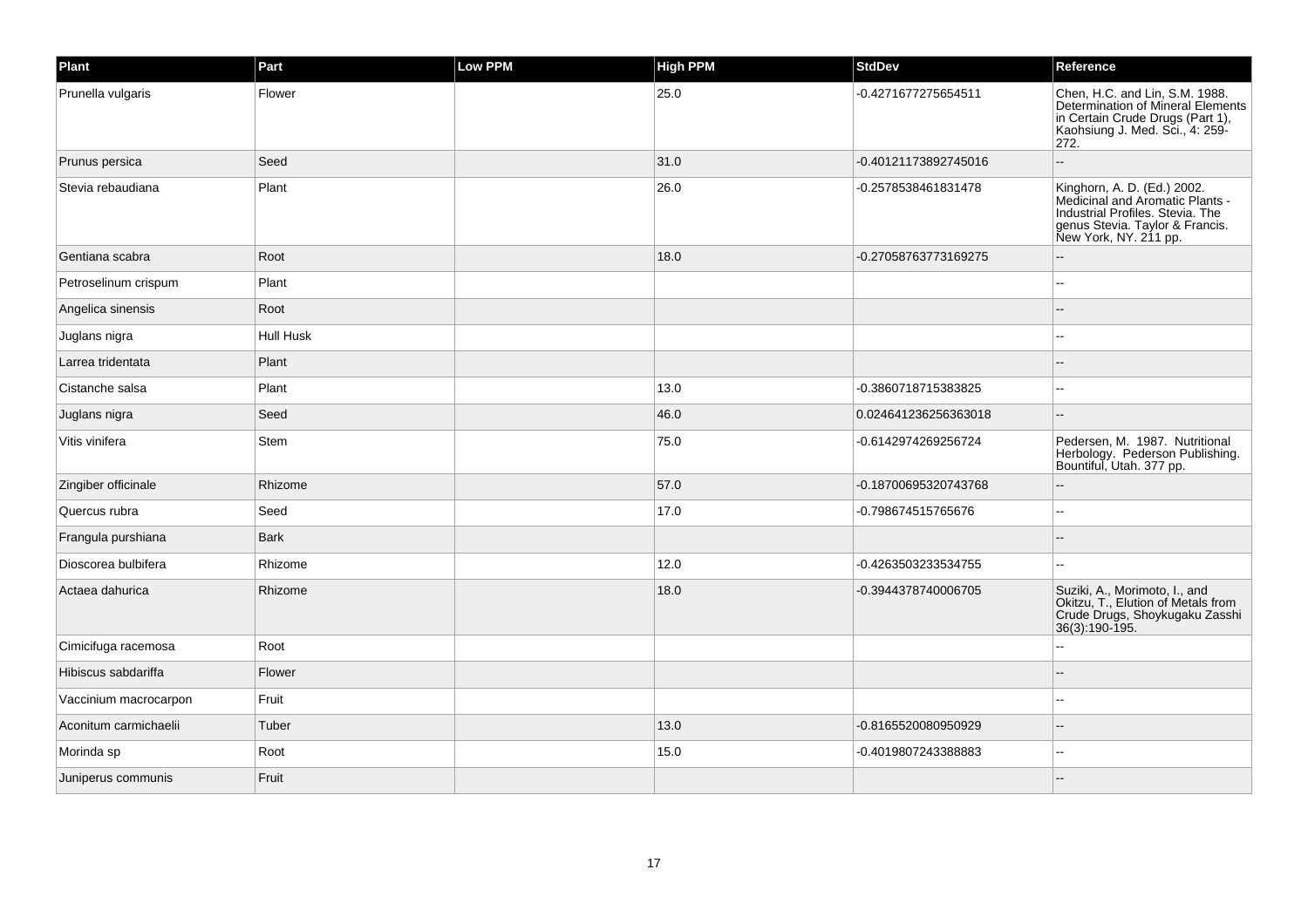| Plant                    | Part                   | <b>Low PPM</b> | <b>High PPM</b> | <b>StdDev</b>        | Reference                                                                                                                                          |
|--------------------------|------------------------|----------------|-----------------|----------------------|----------------------------------------------------------------------------------------------------------------------------------------------------|
| Magnolia kobus           | Flower                 |                | 25.0            | -0.4271677275654511  |                                                                                                                                                    |
| Rubus chingii            | Fruit                  |                | 28.0            | -0.06924407952072656 | $\overline{a}$                                                                                                                                     |
| Rumex crispus            | Root                   |                |                 |                      |                                                                                                                                                    |
| Salvia miltiorrhiza      | Root                   |                | $12.0$          | -0.5333738109460838  | Chen, H.C. and Lin, S.M. 1988.<br>Determination of Mineral Elements<br>in Certain Crude Drugs (Part 1),<br>Kaohsiung J. Med. Sci., 4: 259-<br>272. |
| Cymbopogon citratus      | Plant                  |                |                 |                      | Pedersen, M. 1987. Nutritional<br>Herbology. Pederson Publishing.<br>Bountiful, Utah. 377 pp.                                                      |
| Crataegus cuneata        | Fruit                  |                | 14.0            | -0.49044636326548674 |                                                                                                                                                    |
| Hordeum vulgare          | <b>Sprout Seedling</b> |                | 20.0            | -1.394755939064127   | Chen, H.C. and Lin, S.M. 1988.<br>Determination of Mineral Elements<br>in Certain Crude Drugs (Part 1),<br>Kaohsiung J. Med. Sci., 4: 259-<br>272. |
| Hordeum vulgare          | <b>Stem</b>            |                | 21.0            | -1.4164667554004475  |                                                                                                                                                    |
| Raphanus sativus         | Seed                   |                | 29.0            | -0.4579921356186253  |                                                                                                                                                    |
| Chrysanthemum parthenium | Leaf                   |                |                 |                      |                                                                                                                                                    |
| Belamcanda chinensis     | Rhizome                |                | 17.0            | -0.39975661555947134 | Chen, H.C. and Lin, S.M. 1988.<br>Determination of Mineral Elements<br>in Certain Crude Drugs (Part 1),<br>Kaohsiung J. Med. Sci., 4: 259-<br>272. |
| Tussilago farfara        | Flower                 |                | 25.0            | -0.4271677275654511  |                                                                                                                                                    |
| Drynaria fortunei        | Rhizome                |                | 17.0            | -0.39975661555947134 | $\sim$                                                                                                                                             |
| Colocasia esculenta      | Leaf                   |                | 6.6             | -0.486263777084415   |                                                                                                                                                    |
| Crataegus laevigata      | Flower                 |                |                 |                      |                                                                                                                                                    |
| Gymnema sylvestre        | Leaf                   |                |                 |                      |                                                                                                                                                    |
| Medicago sativa          | Plant                  |                |                 |                      |                                                                                                                                                    |
| Amorphophallus konjac    | Root                   |                |                 |                      |                                                                                                                                                    |
| Geranium thunbergii      | Plant                  |                | 28.0            | -0.23812799612849617 | $\overline{a}$                                                                                                                                     |
| Silybum marianum         | Plant                  |                | 3.3             | -0.4817422443034423  | Pedersen, M. 1987. Nutritional<br>Herbology. Pederson Publishing.<br>Bountiful, Utah. 377 pp.                                                      |
| Sophora subprostrata     | Root                   |                | 14.0            | -0.44577841987462014 |                                                                                                                                                    |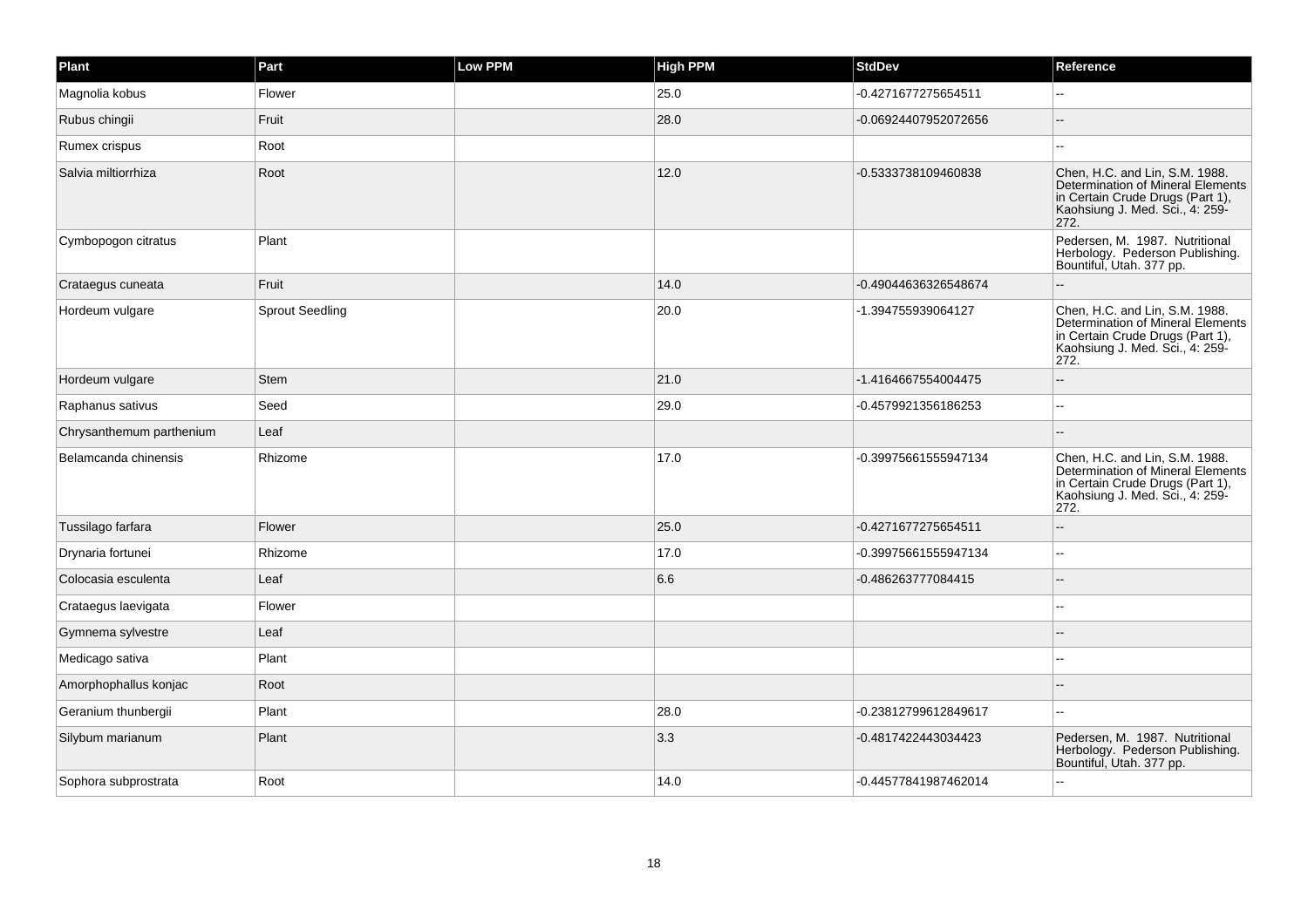| Plant                      | Part        | <b>Low PPM</b> | <b>High PPM</b> | <b>StdDev</b>        | Reference                                                                                                                                                 |
|----------------------------|-------------|----------------|-----------------|----------------------|-----------------------------------------------------------------------------------------------------------------------------------------------------------|
| Pimpinella anisum          | Seed        |                | 59.0            | 0.39371381474900113  |                                                                                                                                                           |
| Equisetum arvense          | Plant       |                |                 |                      |                                                                                                                                                           |
| Magnolia officinalis       | <b>Bark</b> |                | 9.0             | -0.36825730921556044 |                                                                                                                                                           |
| Houttuynia cordata         | Plant       |                | 56.0            | 0.03803390463662481  | Suziki, A., Morimoto, I., and<br>Okitzu, T., Elution of Metals from<br>Crude Drugs, Shoykugaku Zasshi<br>36(3):190-195.                                   |
| Aloe spp.                  | Leaf        |                | 1.1             | -0.5200173722949603  |                                                                                                                                                           |
| Inula helenium             | Plant       |                |                 |                      |                                                                                                                                                           |
| Acanthopanax gracilistylis | Root Bark   |                | 19.0            | 0.4103913408340613   |                                                                                                                                                           |
| Coix lacryma-jobi          | Seed        |                | 20.0            | -0.7135039207289134  | Suziki, A., Morimoto, I., and<br>Okitzu, T., Elution of Metals from<br>Crude Drugs, Shoykugaku Zasshi<br>36(3):190-195.                                   |
| Lycopodium clavatum        | Plant       |                | 28.0            | -0.23812799612849617 | Chen, H.C. and Lin, S.M. 1988.<br><b>Determination of Mineral Elements</b><br>in Certain Crude Drugs (Part 1),<br>Kaohsiung J. Med. Sci., 4: 259-<br>272. |
| Myrica cerifera            | <b>Bark</b> |                |                 |                      |                                                                                                                                                           |
| Polygonum multiflorum      | Plant       |                | 24.5            | -0.27264823372413644 | Leung, A. Y. and Foster, S. 1995.<br>Encyclopedia of Common Natural<br>Ingredients 2nd Ed. John Wiley &<br>Sons, New York. 649 pp.                        |
| Hydrangea arborescens      | Root        |                |                 |                      |                                                                                                                                                           |
| Senna occidentalis         | Seed        |                | 41.0            | -0.11730975547157471 |                                                                                                                                                           |
| Phellodendron amurense     | <b>Bark</b> |                | 26.0            | 1.2669150712565191   |                                                                                                                                                           |
| Rosa canina                | Fruit       |                |                 |                      |                                                                                                                                                           |
| Trigonella foenum-graecum  | Seed        |                |                 |                      | $\overline{a}$                                                                                                                                            |
| Bupleurum chinense         | Root        |                |                 |                      |                                                                                                                                                           |
| Curcuma longa              | Rhizome     |                | 22.0            | -0.3731629077654671  | --                                                                                                                                                        |
| Plantago asiatica          | Plant       |                | 31.0            | -0.20853922104651892 |                                                                                                                                                           |
| Equisetum hyemale          | Plant       |                | 10.0            | -0.4156606466203598  | $\overline{a}$                                                                                                                                            |
| Ruscus aculeatus           | <b>Bark</b> |                |                 |                      | Pedersen, M. 1987. Nutritional<br>Herbology. Pederson Publishing.<br>Bountiful, Utah. 377 pp.                                                             |
| Valeriana officinalis      | Root        |                |                 |                      |                                                                                                                                                           |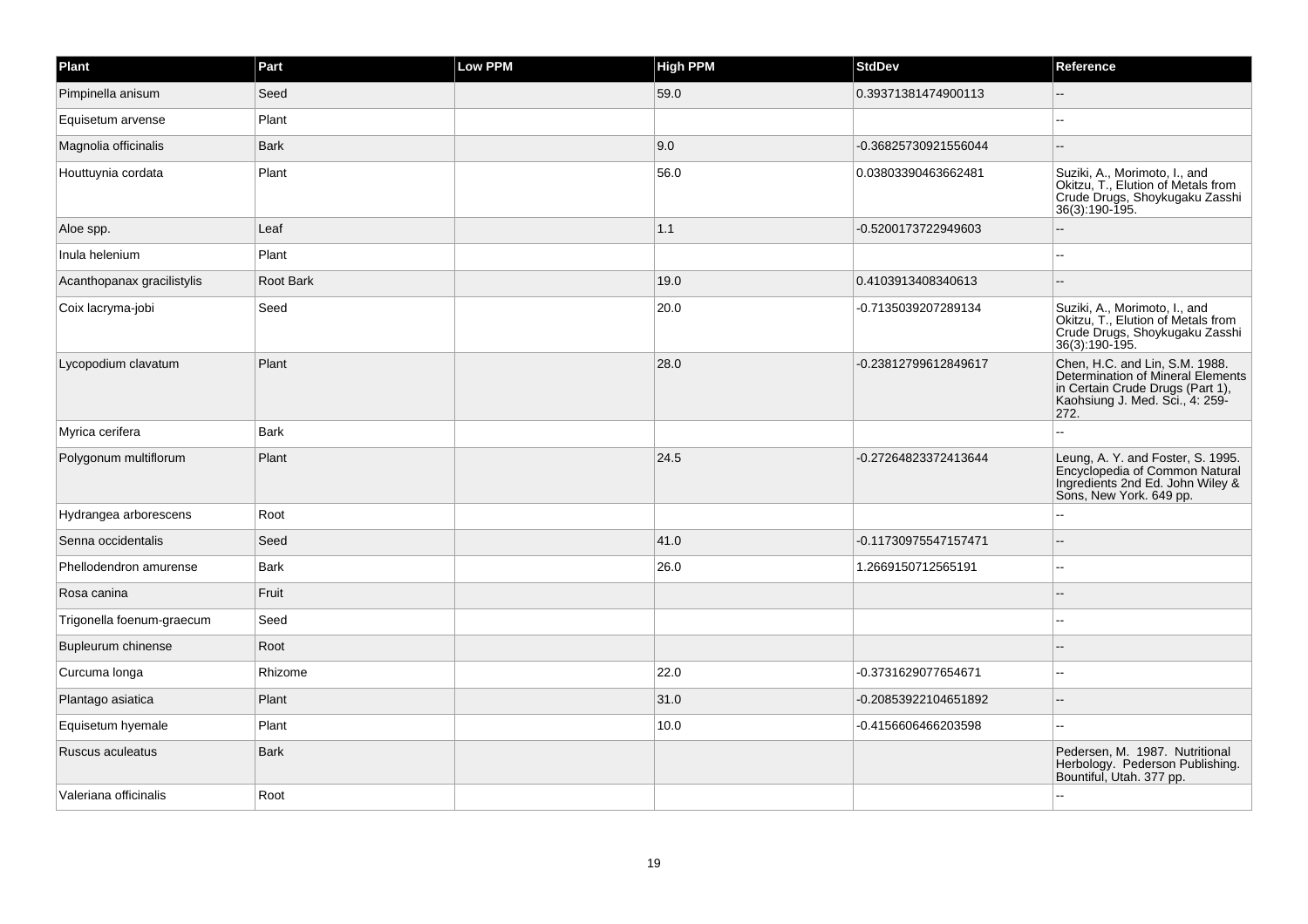| Plant                      | Part        | <b>Low PPM</b> | <b>High PPM</b> | <b>StdDev</b>         | Reference                                                                                                               |
|----------------------------|-------------|----------------|-----------------|-----------------------|-------------------------------------------------------------------------------------------------------------------------|
| Akebia quinata             | Stem        |                | 10.0            | -1.5798716186082722   |                                                                                                                         |
| Gastrodia elata            | Rhizome     |                | 12.0            | -0.4263503233534755   |                                                                                                                         |
| Urtica dioica              | Root        |                | 19.0            | -0.2267899421959609   |                                                                                                                         |
| Urtica dioica              | Seed        |                | 19.0            | -0.741894119074501    |                                                                                                                         |
| Humulus lupulus            | Flower      |                |                 |                       |                                                                                                                         |
| Borago officinalis         | Plant       |                |                 |                       | Abstract (See species file)                                                                                             |
| Actaea racemosa            | Root        |                |                 |                       | Pedersen, M. 1987. Nutritional<br>Herbology. Pederson Publishing.<br>Bountiful, Utah. 377 pp.                           |
| Carya illinoensis          | Seed        |                | 56.0            | 0.30854321971223847   |                                                                                                                         |
| Centella asiatica          | <b>Bark</b> |                | 3.4             | -0.9069023286651865   | Pedersen, M. 1987. Nutritional<br>Herbology. Pederson Publishing.<br>Bountiful, Utah. 377 pp.                           |
| Opuntia ficus-indica       | Seed        |                | 15.0            | -0.8554549124568511   | Laferriere, J.E., 1988, Nutricomp<br>Program, Nutricomp Database;<br>reviewed in J. Ethnobiology<br>$9(1):27-29.$       |
| Tetrapanax papyrifera      | Pith        |                | 42.0            | 1.0                   |                                                                                                                         |
| Caulophyllum thalictroides | Root        |                |                 |                       |                                                                                                                         |
| Cornus officinalis         | Fruit       |                | 12.0            | -0.5506181180861668   |                                                                                                                         |
| Dioscorea sp.              | Root        |                | 56.0            | 1.3937247926261174    |                                                                                                                         |
| Spondias dulcis            | Fruit       |                | 1.9             | -0.8544854799306009   |                                                                                                                         |
| Ulmus rubra                | <b>Bark</b> |                |                 |                       |                                                                                                                         |
| Rhodymenia palmata         | Plant       |                | 39.0            | -0.12963582082791292  |                                                                                                                         |
| Arctostaphylos uva-ursi    | Leaf        |                |                 |                       | $\overline{a}$                                                                                                          |
| Canavalia ensiformis       | Seed        |                | 20.0            | -0.7135039207289134   |                                                                                                                         |
| Perilla frutescens         | Plant       |                | 50.0            | -0.021143645527329686 | Suziki, A., Morimoto, I., and<br>Okitzu, T., Elution of Metals from<br>Crude Drugs, Shoykugaku Zasshi<br>36(3):190-195. |
| Zizyphus jujuba            | Fruit       |                | 21.0            | -0.27984522139310664  |                                                                                                                         |
| Cyperus rotundus           | Rhizome     |                | 33.0            | -0.3146567506186579   |                                                                                                                         |
| Schisandra chinensis       | Fruit       |                |                 |                       |                                                                                                                         |
| Simmondsia chinensis       | Seed        |                | 16.0            | -0.8270647141112636   |                                                                                                                         |